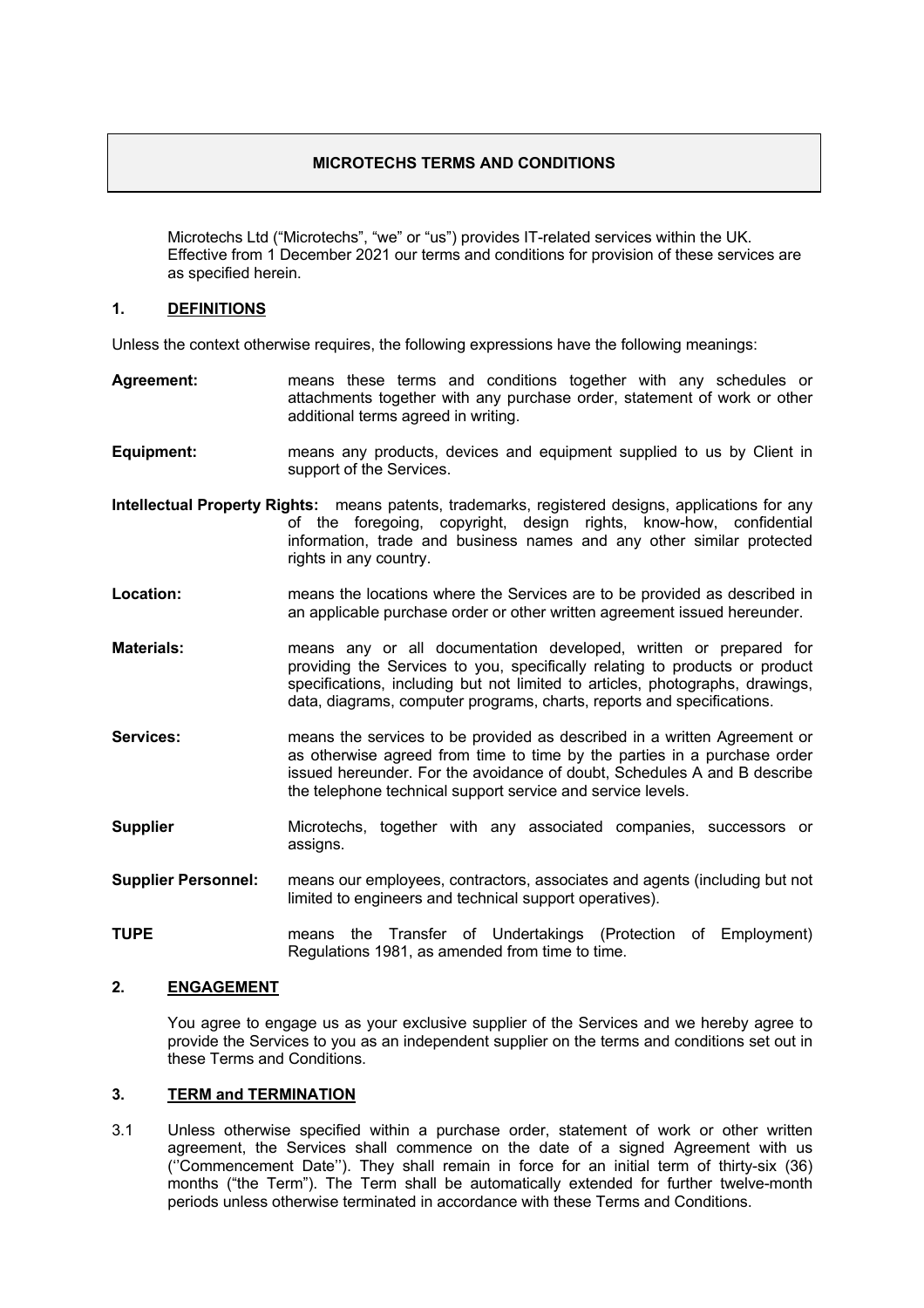- 3.2 Either party may serve notice of termination of the Services only as defined within these Terms and Conditions.
- 3.3 You may terminate the Services on immediate written notice only if the Supplier (including all its successors or assigns) shall have a receiver or administrative receiver appointed over its undertaking or assets.

# **4. PROVISION OF SERVICES**

- 4.1 In performing the Services, we agree to meet the service levels set forth in any written Agreement.
- 4.2 We shall commence provision of the Services on the Commencement Date in accordance with the terms and conditions contained herein. The conditions of purchase specified in any purchase order agreed between the parties shall apply save to the extent that they are varied by the terms and conditions of these Terms and Conditions, in which case the latter will prevail.

### **5. THE SUPPLIER'S UNDERTAKINGS**

We warrant and undertake that:

- 5.1 We have the skills and expertise necessary to provide the Services and the Services shall be provided with such skill and expertise on the terms set out in these Terms and Conditions;
- 5.2 The Services will be provided in a timely and professional manner, in accordance with the service levels and time schedules agreed between the parties and will conform to or exceed the standards generally observed in the industry for similar services.

#### **6. CLIENT'S UNDERTAKING**

You shall:

- 6.1 Ensure that relevant employees co-operate fully with our reasonable requests in relation to the provision of the Services; and
- 6.2 Promptly furnish us with such Equipment, Materials, information, and documents as we may reasonably request for the proper performance of our obligations; and
- 6.3 You will strictly adhere to the terms and conditions governing non-solicitation, as defined in Clause 19.

#### **7. OWNERSHIP OF MATERIALS AND EQUIPMENT**

- 7.1 You and we shall do all such things and sign all documents or instruments reasonably necessary to enable either party to obtain, defend and enforce its rights in the Materials.
- 7.2 Upon request and in any event upon the expiration or termination of the Services, both parties shall promptly deliver to each other all copies of the other party's Materials then in their custody, control or possession.
- 7.3 We hereby acknowledge and agree that all title and property in the Equipment shall at all times belong to Client.
- 7.4 The provisions of this Clause shall survive the expiration or termination of the Services.

# **8. FEES**

8.1 Any fees payable by you for performance of the Services shall be subject to value added tax at the prevailing rate.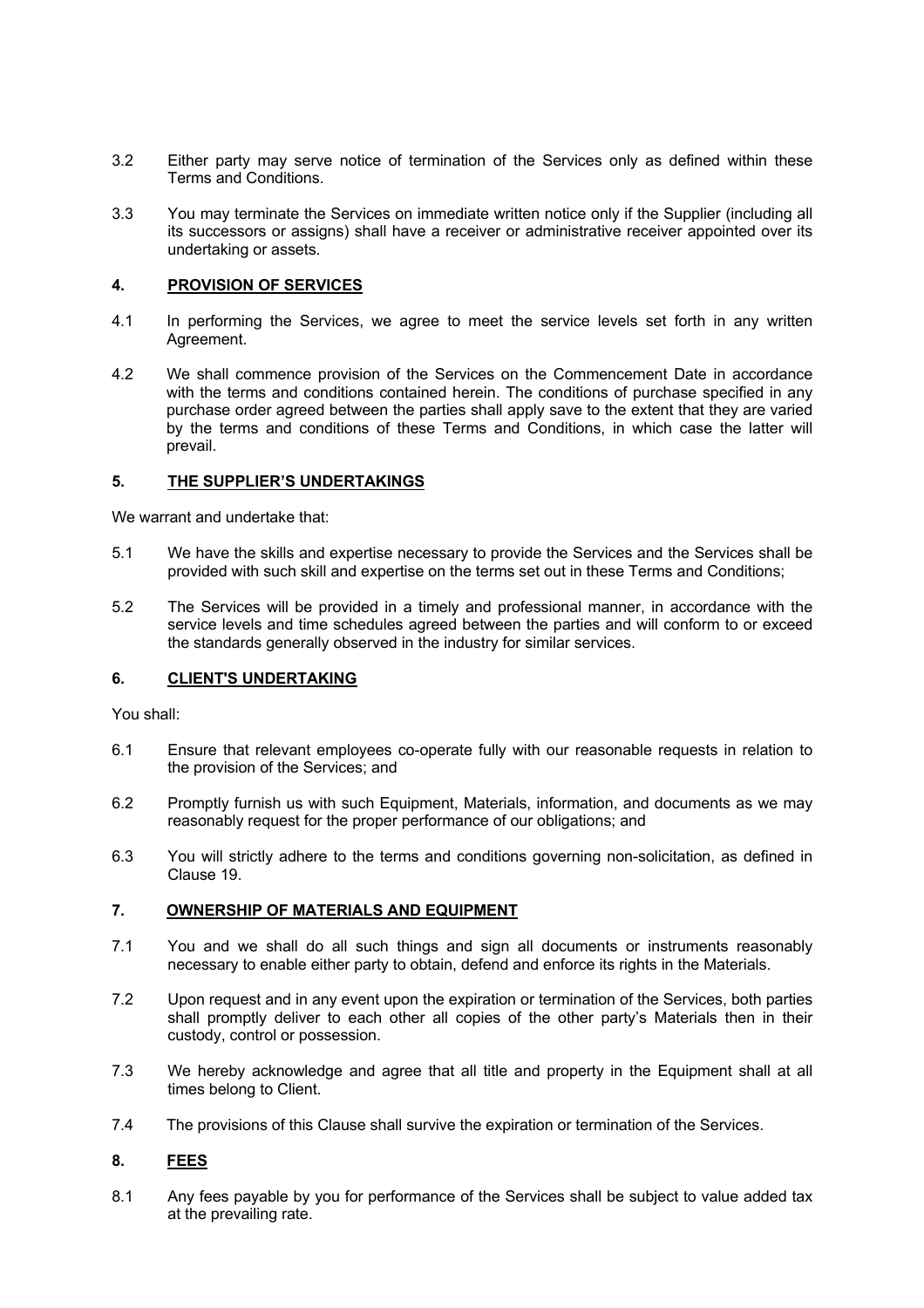8.2 Any costs incurred with regard to the set-up, management, administration and support of the Services shall be borne solely by the party incurring such costs, save those noted elsewhere within these Terms and Conditions or other written Agreement with us.

## **9. CONFIDENTIAL INFORMATION**

9.1 Confidential information shall only be disclosed pursuant to the terms of a Non-Disclosure Agreement with us, as set out in Schedule D.

### **10. EFFECT OF TERMINATION**

On expiration or termination of the Services:

- 10.1 We shall cease all performance of the Services and immediately furnish to you all Equipment and work in progress and return to you all Materials and copies of confidential or proprietary information (as discussed in Clause 9 herein) related to the Services, except as provided for within a written Agreement;
- 10.2 You shall return to us any Materials provided by us and copies of confidential or proprietary information (as discussed in Clause 9 herein) related to the Services;
- 10.3 Except as expressly provided for under this Agreement all rights and obligations shall expire on termination of the Services except:
	- 10.3.1 For such rights of action as shall have accrued prior to such termination and any obligations which expressly or by implication are intended to come into or continue in force on or after such termination;
	- 10.3.2 That we shall, at your written request, complete all Services we have agreed to carry out and to that extent and for that purpose the provisions of these Terms and Conditions shall continue in effect until those Services have been performed;
- 10.4 You shall pay us for all necessary and reasonable costs incurred under the terms of this Agreement, upon the terms stated within Clause 8, and accrued up to the date of expiration or termination (including, where relevant, as extended under clause 10.3.2).

#### **11. INDEMNITY AND INSURANCE**

- 11.1 Nothing in these Terms and Conditions shall exclude or restrict liability in respect of:
	- 11.1.1 death or personal injury resulting from negligence; or
	- 11.1.2 any statutory liability for injury or damage caused by defective products and Equipment; or
	- 11.1.3 consequences of any fraud.
- 11.2 Subject as provided in Clause 11.1, both parties shall fully indemnify the other party and keep the other party fully and effectively indemnified against any and all losses, claims, damages, costs, charges, expenses, liabilities, demands, proceedings and actions which the other party may sustain or incur or which may be brought or established against it by any person including but not limited to your Customers and which in any case arise out of or in relation to or by reason of:
	- 11.2.1 the negligence of either party and its employees, agents, consultants or subcontractors in the provision of the Services;
	- 11.2.2 the breach of any of the warranties and undertakings;
	- 11.2.3 infringement by either party of any Intellectual Property Rights.
- 11.3 Neither you nor we will be liable for any indirect, incidental, or consequential damages of any type, including lost profits, or lost data, arising out of or in connection with the Services, save as follows:
	- i. breach of terms set forth in Clause 7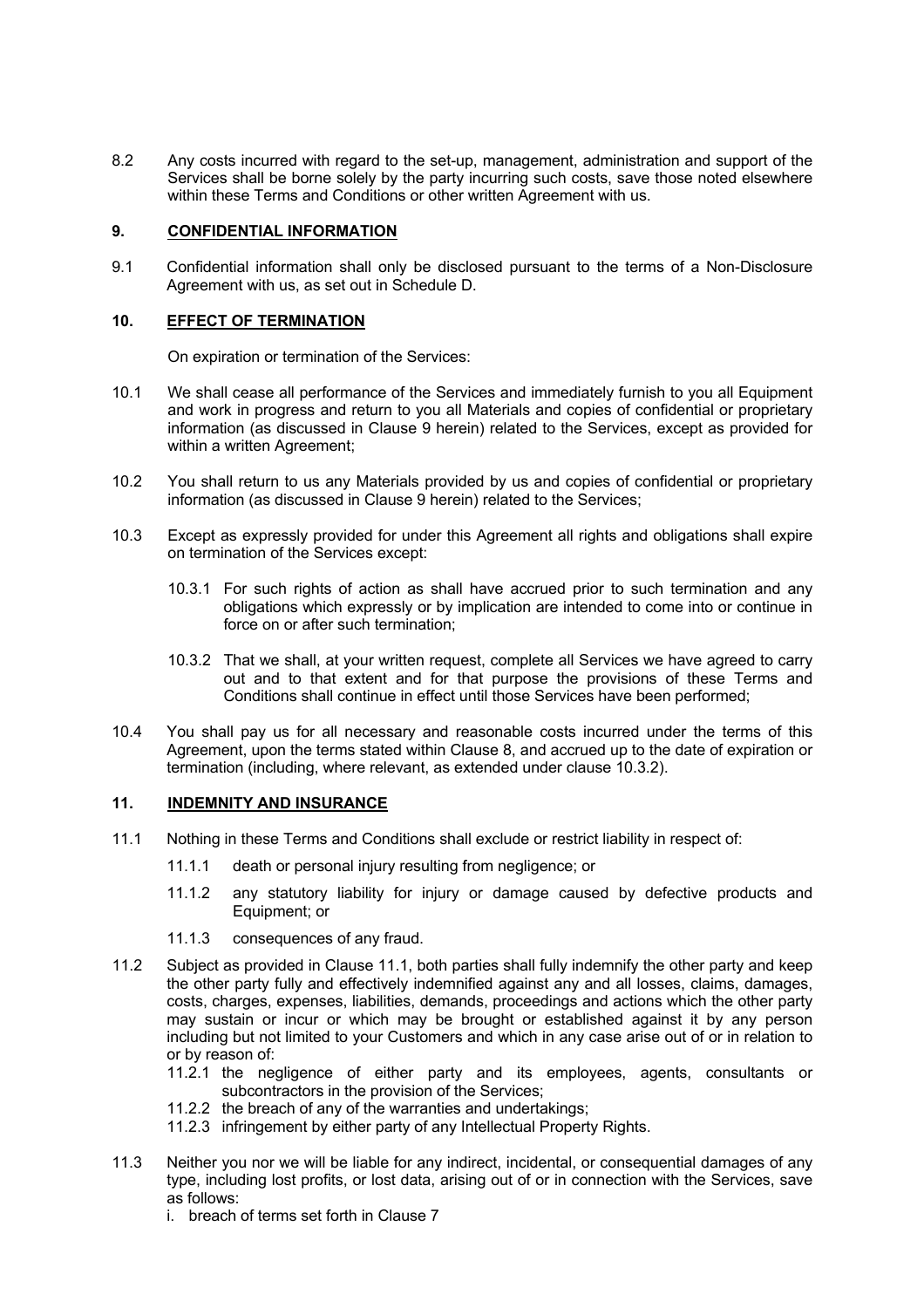- ii. breach of terms set forth in Clause 9
- iii. liability arising under this Agreement for death or personal injury caused by negligence; or
- iv. any indirect cost agreed in writing.
- 11.4 We shall obtain and at all times during the term of this Agreement maintain at our expense minimum insurance referred to as follows:
	- § Employers Liability Insurance (£2,000,000)
	- § Public/Product Liability Insurance (£1,000,000)

Failure to secure the insurance coverage, or the failure to comply fully with any of the insurance provisions of these Terms and Conditions or of any Agreement as may be necessary to carry out the terms and provisions of the Services shall be deemed to be a material breach of this Agreement.

11.5 Subject to Clause 11.1, each party's aggregate liability in contract, tort, negligence or otherwise arising out of or in connection with the Services or any Agreement for any one claim (including related claims or claims linked by time or event) is limited to £1,000,000.

# **12. NOTICES**

- 12.1 All notices which are required shall be in writing and shall be sent to the address of the recipient set out in a written Agreement or such other address as the recipient may designate by notice given in accordance with the provisions of this Clause. Any such notice may be delivered personally or by recorded post and shall be deemed to have been delivered when signed for by a duly authorized employee.
- 12.2 Any notice that affects the validity or the existence of a written Agreement shall be delivered personally or sent by recorded delivery first class letter post or sent by email to the parties registered addresses.

# **13. FORCE MAJEURE**

- 13.1 Neither you nor we shall be liable for any delay in performing any obligations under a written Agreement if such delay is caused by circumstances beyond the reasonable control of the party so delaying (an "Event of Force Majeure") and such party shall be entitled (subject to giving the other party full particulars of the circumstances in question and to using its best endeavours to resume full performance without avoidable delay) to a reasonable extension of time for the performance of such obligations.
- 13.2 If such an Event of Force Majeure occurs and continues for a period of at least 28 days, the party who is not relying on the Event of Force Majeure as a defence for non-performance of their obligations under this Agreement shall be entitled to terminate this Agreement immediately.

# **14. INDEPENDENT SUPPLIER**

We are an independent supplier and nothing in a written Agreement shall render us an employee, agent or partner of yours, and we shall not hold ourselves out as such. Neither you nor we shall have any right or power to bind the other to any obligation. Neither you nor we shall pay insurance, health, social-security contributions or taxes for or on behalf of the other Party.

# **15. COMPLIANCE**

Both parties will comply with all applicable law in carrying out its obligations.

# **16. ENTIRE AGREEMENT**

These Terms and Conditions (as amended from time to time) shall constitute the entire Agreement between us relating to the subject matter herein and supersedes all prior agreements, arrangements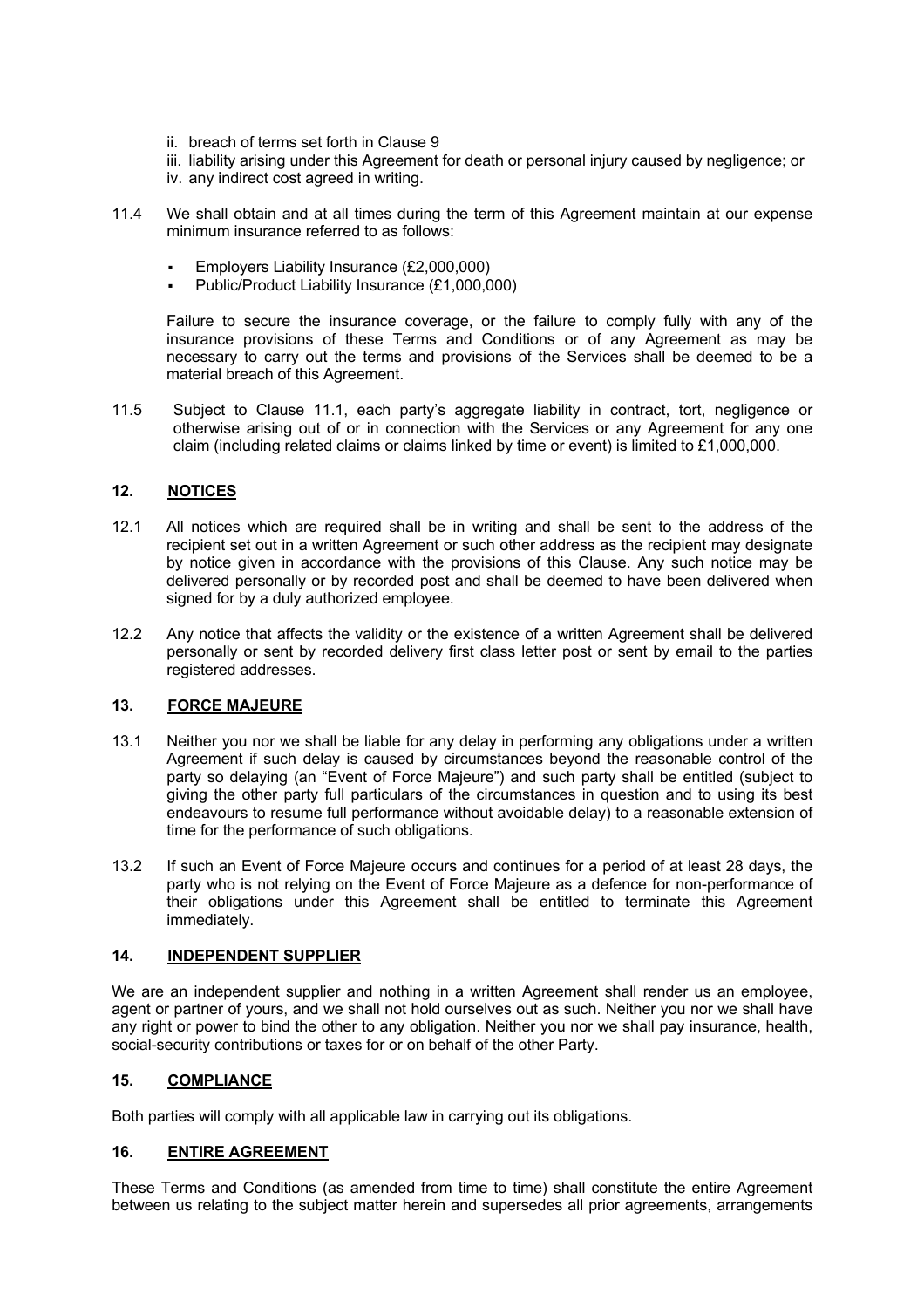and undertakings. No addition to or modification of any provision of these Terms and Conditions shall be binding upon the parties unless agreed in writing.

# **17. ILLEGALITY AND SEVERANCE**

If any term or provision of these Terms and Conditions shall be held to be illegal or unenforceable in whole or in part, under any enactment or rule of law, such term or provision or part shall to that extent be deemed not to form part of these Terms and Conditions, but the validity and enforceability of the remainder shall not be affected.

# **18. EXCLUSION OF THIRD PARTY RIGHTS**

A person who is not a party to any Agreement has no rights under the Contracts (Rights of Third Parties) Act 1999 to enforce or otherwise derive any benefit from any of our Terms and Conditions.

# **19. NON-SOLICITATION**

You agree that during the term of provision of any Services and for a period of twelve months thereafter you shall not directly either for yourself or for any other person, firm, corporation or other legal entity solicit any employee or contractor or engineer of ours who has been directly or indirectly involved in providing the Services to leave our employment or service.

# **20. ASSIGNMENT**

Save that either Party shall be entitled to assign the benefit of this Agreement in whole or in part to any company which is its holding or subsidiary company or a subsidiary of its holding company (as such expressions are defined in the Companies Act 1985, as amended) or to any company or entity acquiring the whole or a substantial part of the assets and business of that Party, neither Party shall assign the benefit of this Agreement without the prior written consent of the other Party, such consent not to be unreasonably withheld.

# **21. TUPE & EMPLOYEE PROVISIONS**

- 21.1 We shall be responsible for all emoluments and outgoings in respect of all Supplier Personnel (including without limitation all wages, bonuses, commission, PAYE, NI contributions, pension contributions, provident fund, employees state insurance contributions, gratuity contributions, other statutory payments and expenses) in respect of the period from the Commencement Date up to and including the date of termination, expiry, or assignment of the Agreement ("the Termination Date").
- 21.2 If any member of Supplier Personnel is in the reasonable opinion of Client unsuitable or not performing his allocated responsibilities satisfactorily Client may notify us with a report setting out its comments. We shall investigate any such report and if the complaint is upheld, we shall provide a statement of the corrective action we plan to implement. If the matter is not resolved to your satisfaction within 35 days of such report, you may notify us that you require us to replace such person for objective reasons that shall be stated in the notice. After receipt of that notice, we shall replace such person as soon as practicably possible and in any event within 60 days with another person of suitable ability and qualifications.
- 21.3 We may use persons other than our employees to perform the Services.

# **22. LAW AND JURISDICTION**

These Terms and Conditions shall be governed by and construed in accordance with the laws of England and shall be subject to the exclusive jurisdiction of the English courts.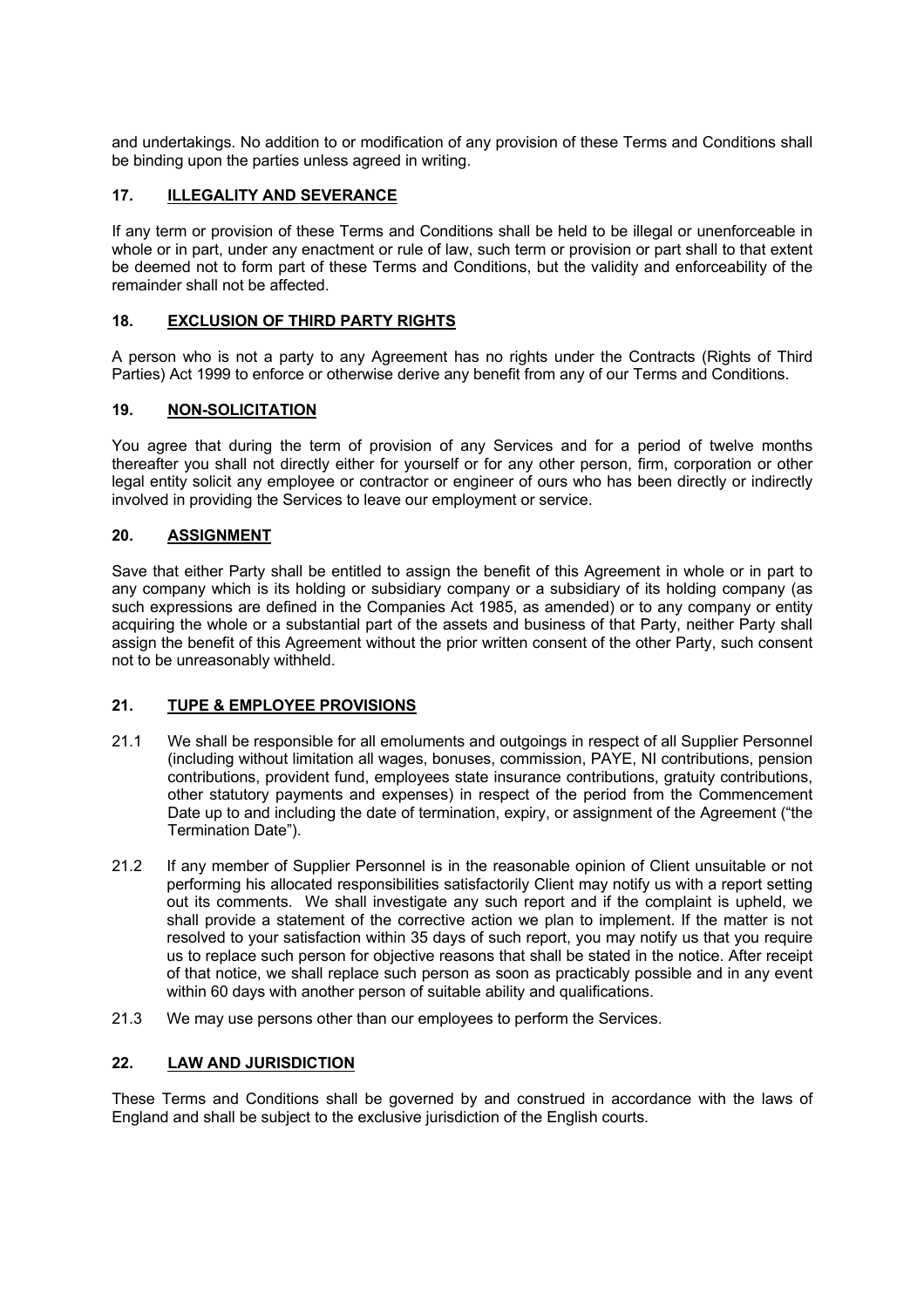# **EXAMPLE SCHEDULE A**

# **TELEPHONE TECHNICAL SUPPORT**

#### **DESCRIPTION OF SERVICES AND OTHER INFORMATION**

# **A1. TELEPHONE TECHNICAL SUPPORT SERVICE**

Service comprises provision of first ( $1<sup>st</sup>$ ) and second ( $2<sup>nd</sup>$ ) line telephone support services for endusers throughout the UK (or internationally, by agreement).

Operating hours are twenty-four (24) hours by seven (7) days a week by fifty-two (52) weeks a year, including Bank Holidays, according to training and processes provided by and advised by you.

[Overflow Service: During business hours (to be agreed), we shall operate an overflow service, whereby calls are transferred from your system to ours after agreed length of delay, such that our personnel may instead answer the call. Outside of business hours (OOH), we shall be exclusive provider of telephone support services.]

1<sup>st</sup> line service shall include answering calls form guest and/or staff at Client customers, logging cases on our CRM or Client CRM, resolving or reporting and escalating found faults and issues that cannot be solved to 2nd, as described in the escalation processes provided by and advised by Client.

2<sup>nd</sup> line service shall include investigation and troubleshooting (details to be advised and agreed). Typically using application and systems provisioned by and agreed with Client.

# **A2 CALL ANSWERING TERMS**

(Subject to individual quotation)

# **A3 SUPERVISION TERMS**

(Subject to individual quotation)

# **A4 ADDITIONAL OPTIONS**

Additional services are available such as: email support, live chat support, multi-language support, onsite engineering, and standby care, subject to individual quotation.

# **A5 ADDITIONAL REPORTING AND SET UP COSTS**

A one-off set-up charge will be levied upon signature of an Agreement, following agreement by both parties of the scope of the set-up period.

Changes to reports or additional reports shall be subject to an additional charge, individually quoted for creating the report plus additional monthly reporting charge.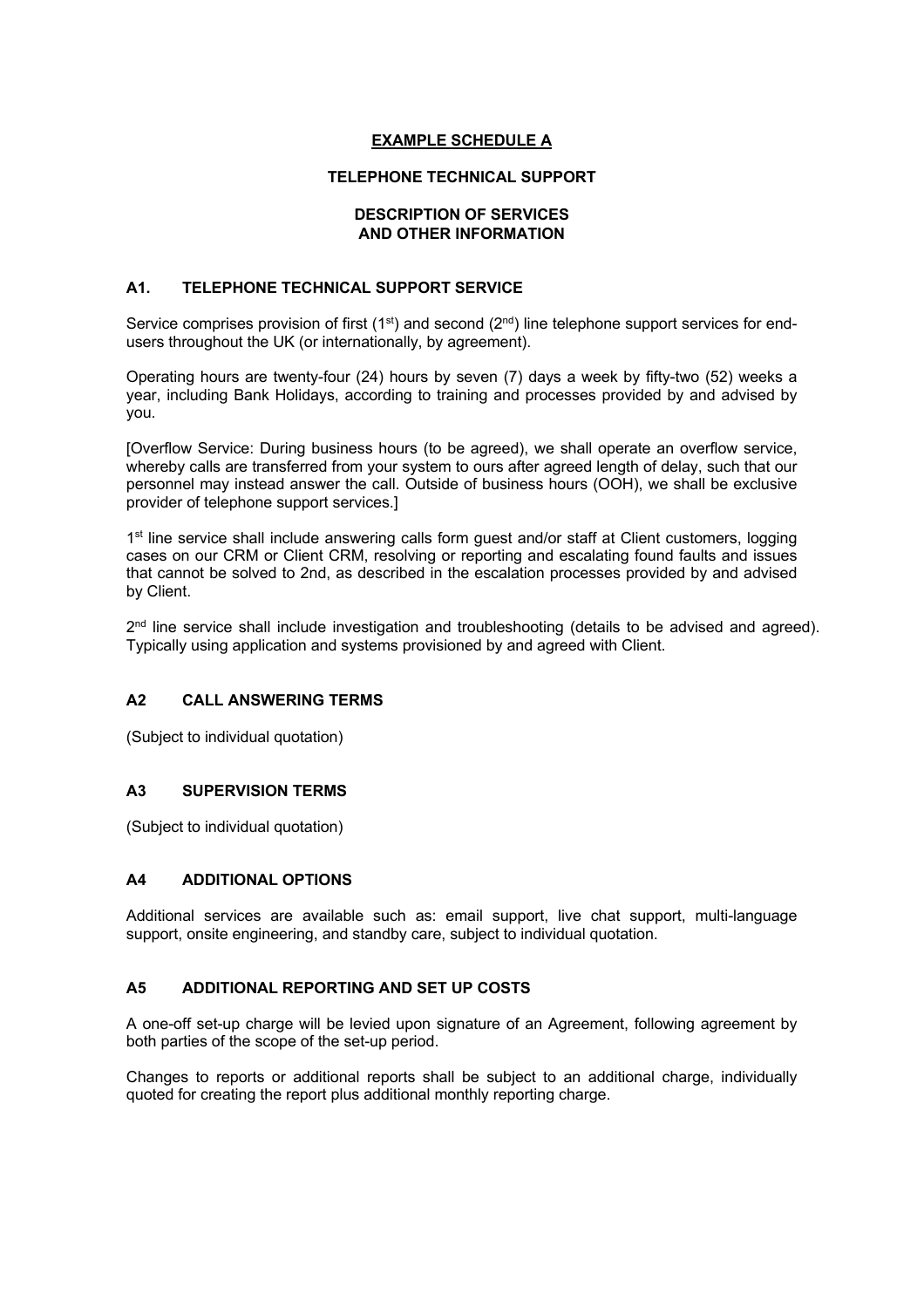### **A6 PAYMENT TERMS**

We shall invoice you monthly in advance.

Payment terms are 28 days from date of invoice.

Adjustments for any additional Call Minutes or Cases will be invoiced at the end of the relative month.

## **A7 ANNUAL and REGULAR INFLATION ADJUSTMENT**

Upon the sixth month anniversary of the Commencement Date (and then upon dates as may be mutually agreed between the parties), we shall meet with you to discuss the volume and quality of the Services performed. Any renegotiation of the fees charged shall be discussed in good faith and agreed in writing between you and us.

### **A8 TERMINATION**

You may terminate our Services only upon the expiration of the then current Term, by notifying us in writing at least ninety (90) days prior to the anniversary date of the initial or renewal effective date(s).

# **SCHEDULE B**

# **TELEPHONE TECHNICAL SUPPORT**

# **EXAMPLE SERVICE LEVEL DESCRIPTION (SLAs)**

Successful delivery of the Services will be dependent upon the following service levels being maintained.

#### **B1 Telephone Contact and Call Handling**

a) Supplier shall operate agreed service between the hours specified.

b) During business hours Supplier shall receive all [overflow] calls. Outside of business hours, Supplier shall receive 100% of calls.

c) Eighty per cent (80%) of received calls are to be answered within sixty seconds of becoming answerable.

d) No more than 8% of all received calls shall normally go unanswered (abandoned calls).

e) 80% of all calls are normally to be resolved at first contact, subject to exclusions noted below.

f) Call duration should average (five) minutes.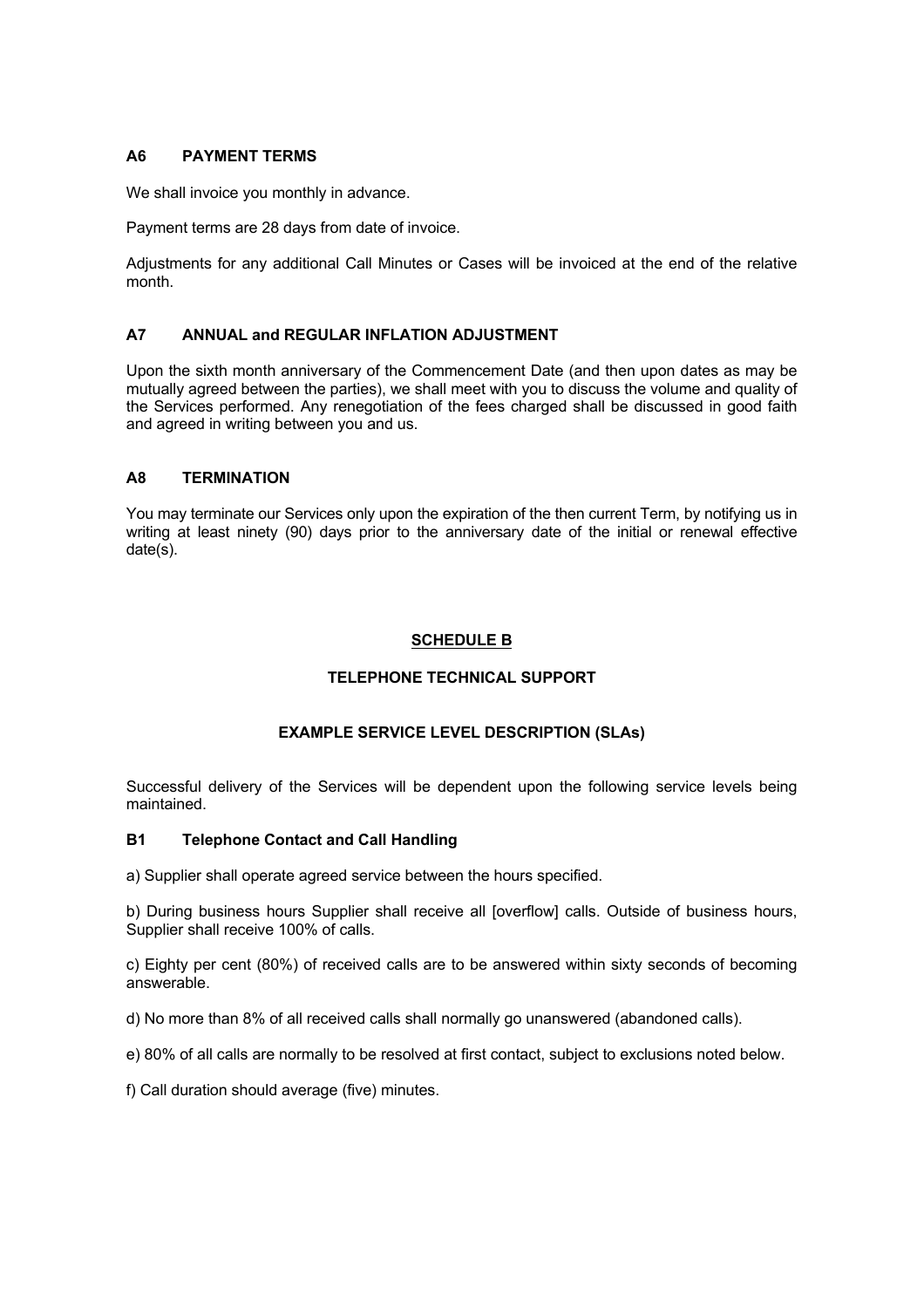# **B2 Exclusions and Exemptions**

The above service levels ("SLAs") shall not take account of factors outside of our control such as force majeure events, or major outages, or the inability of your technical support to solve a customer problem within a specific period. Such "Exclusion Events" include but are not limited to:

- Network Failure default script to be provisioned by agreement to effectively manage customer expectations whilst repair completed.
- Site failure default script to be provisioned by agreement to effectively manage customer expectations whilst repair completed.
- Owners machine settings for example a corporate machine locked down to prevent use of untrusted sites and mediums.

Failure to achieve service levels shall be subject to the review and escalation mechanisms noted elsewhere within this Agreement and shall not of themselves constitute a material breach of this Agreement.

# **B3 Service Clarifications**

Client's application [or our application] will be the primary tool for use by our Technical Support Operatives on which all cases are to be recorded and updated. Where necessary you will provide us with the ability to view your network management system so that our support operatives may check to see if there is a known service issue:

We will define and agree call management and escalation process with you.

Call back support is allowed in accordance with agreed processes or as a result of the expressed wish of the customer or for customer convenience.

We shall create, manage, monitor and amend, with your agreement, all scripts and prove consistent and accurate usage through regular reporting and mystery call analysis.

# **B4 Queries & Escalations**

Customer queries and escalations will be passed to you as agreed and will be subject to undertakings of timely resolution by you.

We undertake to ensure escalation processes as agreed with you from time to time are followed.

We will together agree a means of identifying and escalating Urgent incidents by phone to your on-call engineers during out-of-office-hours periods, if required.

# **B5 SUPPLIERS' EMPLOYEES**

#### **B5.1 General**

We undertake and warrant that in the course of carrying out the Services at any Location our employees shall:

- conform to our normal codes of staff and security practice (including your brand guideline, where relevant) whilst they are on yourpremises, customer premises and / or any other Location;
- comply with all legal obligations in relation to the health, safety and welfare at work of our employees;
- will not borrow, use or cause to be used any equipment or other property of yours without your prior written consent;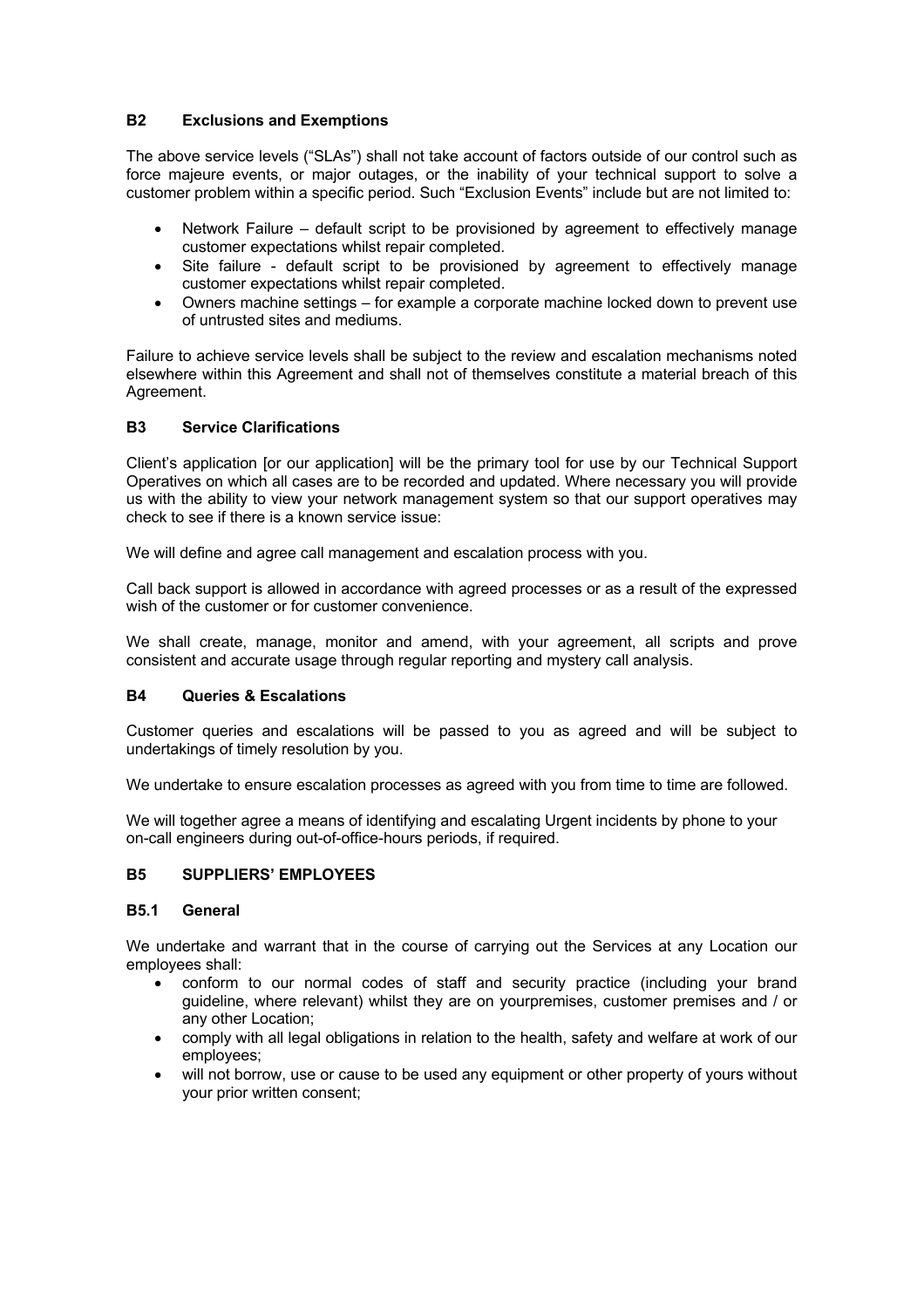- be clearly identifiable whilst on site / Location;
- will sign in at any security entrance each day;
- maintain a professional attitude at all times and shall not harm the goodwill of Client.

### **B5.2. Technical Support Operatives**

#### **Essential:**

- Excellent English, both written and verbal
- Clear diction and good grammar
- Ability to work well under pressure
- Quick learner
- Ability to communicate effectively over the telephone
- Computer Literate
- Able to work flexible shifts

#### **Advantageous:**

- Helpdesk experience or relevant training
- Experience of Public WiFi
- PC & MAC O/S experience
- Interested in the world of modern communication & internet development
- Office experience

All Operatives will have a friendly, positive and approachable attitude and show they can work well within a team environment.

# **B6 Training**

Client undertakes to provision training on all systems it requires used and to provide update and refresher training where reasonably or regularly required.

Supplier agrees to provision Technical Support Operatives at cost for such training, without jeopardizing performance under the contained SLAs.

#### **B7 Reporting**.

Primary updates shall be through the provisioned applications.

We shall provide you with the following reports on the frequency specified in the table below in the format indicated

| <b>Report</b><br><b>Name</b>     | <b>Content</b>                                                                | <b>Frequency</b> | <b>Delivery Date</b> | <b>Recipient</b> |
|----------------------------------|-------------------------------------------------------------------------------|------------------|----------------------|------------------|
| Example<br>Call Analysis   time, | - All o/b and i/b calls against<br>length,<br>type<br>and<br>completed status | monthly          |                      |                  |
| $Example -$                      | Call information, escalation                                                  | monthly          |                      |                  |
| Escalations                      | type, time, length, actions                                                   |                  |                      |                  |

Additional reports may be requested subject to the provisions of this Agreement.

#### **B8 Quality auditing**.

You may "mystery" call without restriction.

#### **B9 Surveys**.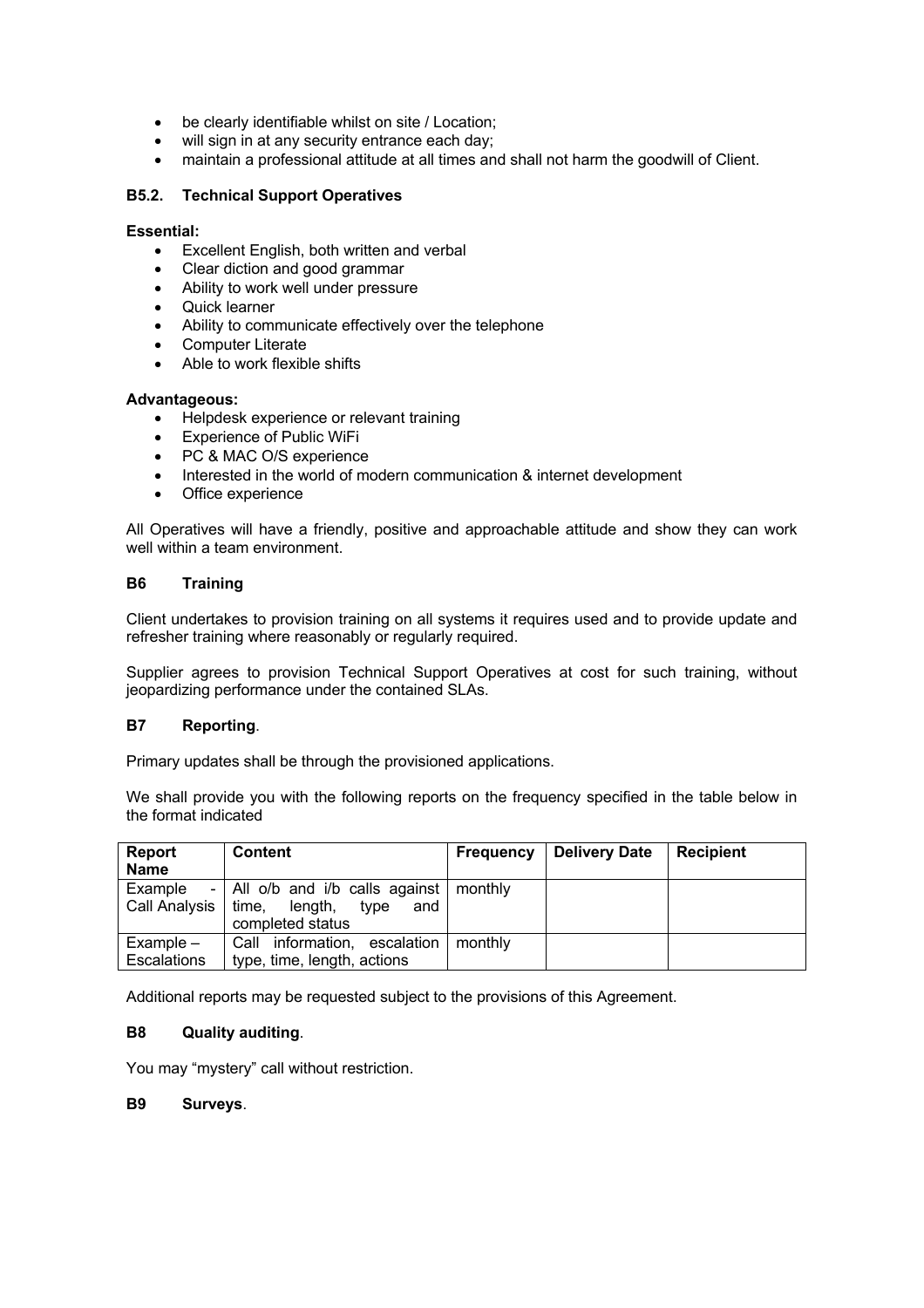By agreement, we may conduct regular or quarterly satisfaction surveys on your customer base. This information will be shared to develop meaningful metrics and controls.

Our performance against service levels will be reviewed on a quarterly basis by face-to-face meeting (unless such other review period is agreed) with you.

You may request additional service levels or amend existing service levels upon reasonable notice and subject to re-quotation.

### **SCHEDULE C**

#### **(OPTIONAL) SECURITY OPERATIONS CENTRE SUBSCRIPTION SERVICE**

### **EXAMPLE DESCRIPTION OF SERVICES AND OTHER INFORMATION**

**1. Subscription Rights.** In consideration of Subscriber's payment of the fees and compliance with the terms herein, Microtechs grants Subscriber a non-exclusive, non-transferable right for the Subscription period ordered (unless earlier terminated pursuant to the terms of this Agreement) to use the Service solely for Subscriber's internal business use.

**2. Charges and Payment of Fees.** Subscriber shall pay Microtechs the Monthly Subscription fees in effect at the time the fees or charges are due and payable. The fees in effect as of the Effective Date are listed below. Subscriber may pay the stated Subscription fee monthly or annually. If the Subscriber elects to pay monthly, then the Subscriber agrees to provide Microtechs with an automatic debit authorization with its bank or financial institution and will be billed on the 15<sup>th</sup> of every month. If the Subscriber elects to pay annually, Microtechs shall invoice 12 months of cumulative Subscription fees less a 3% annual discount up front, which must be paid within thirty (30) days of the acceptance of this Agreement.

• **Services:** (24X7 SOC-as-a-Service): **See section 13 of this Schedule C**

• **Fees:** Subscriber will pay per month for a minimum of 36 months for the term of an agreement beginning on the executed date of this Agreement.

Up-front setup fees will be paid.

**3. Billing and Renewal.** Microtechs charges and collects in advance for use of the Service. Microtechs will automatically renew and initiate debits with Subscriber's bank or financial institution for monthly charges or issue an invoice to Subscriber each year on the subsequent anniversary for annual service. The renewal charge will be equal to the service fees in effect during the prior term, unless Microtechs has given Subscriber at least 30 days prior written notice of a fee increase, which shall be effective upon renewal and thereafter. Fees for other services will be charged on an asquoted basis. Microtechs's fees are non-refundable and are exclusive of all taxes, levies, or duties imposed by taxing authorities, and Subscriber shall be responsible for payment of all such taxes, levies, or duties, excluding only United Kingdom taxes based solely on Microtechs's income.

Subscriber agrees to provide Microtechs with complete and accurate billing and contact information. This information includes Subscriber's legal company name, street address, e-mail address, and name and telephone number of an authorized billing contact.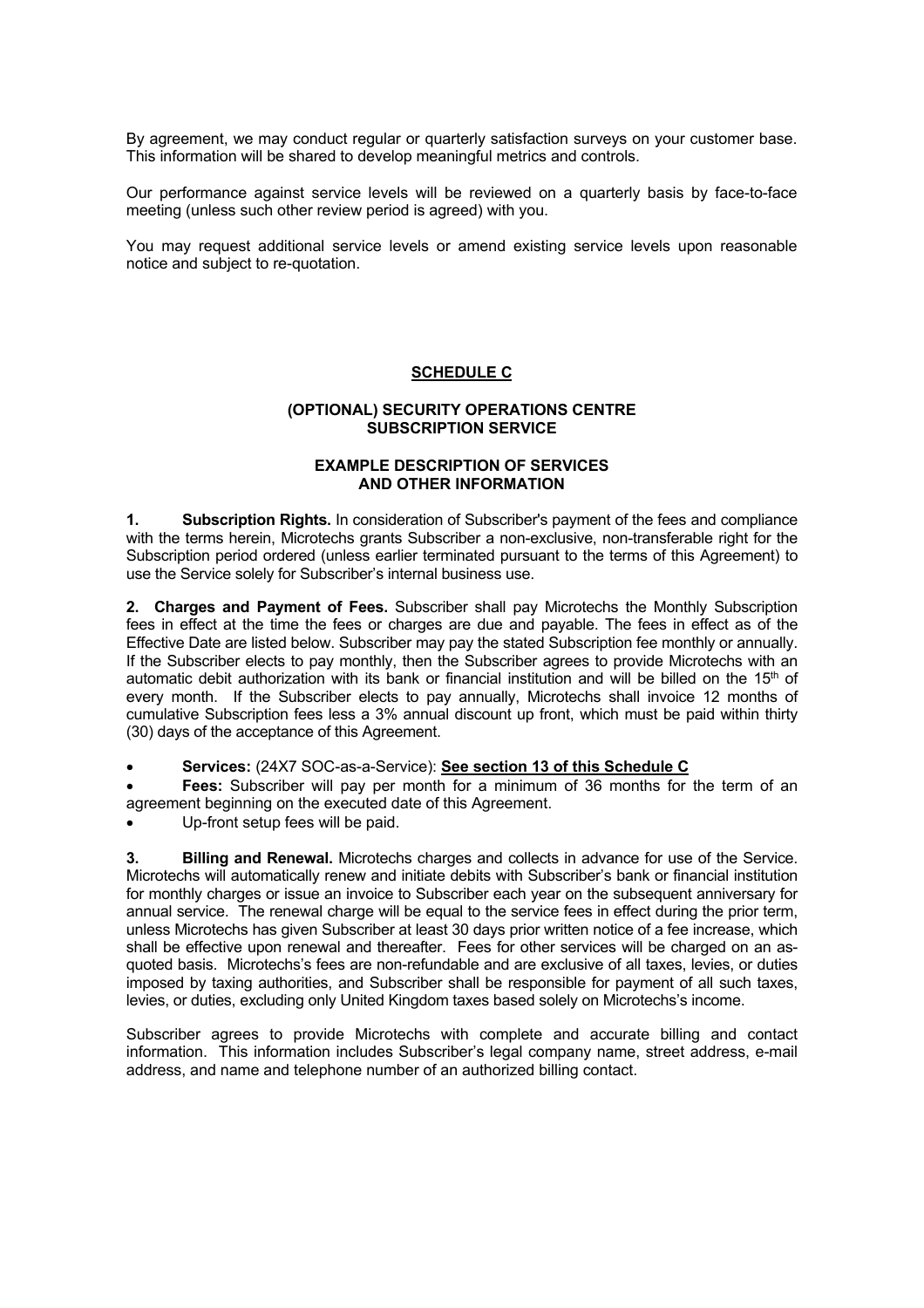**4. Non-Payment and Suspension.** In addition to any other rights granted to Microtechs herein, Microtechs reserves the right to suspend or terminate this Agreement and Subscriber's access to the Service if Subscriber's account becomes delinquent (falls into arrears). Delinquent invoices (accounts in arrears) are subject to interest of 1.5% per month on any outstanding balance, or the maximum permitted by law, whichever is less, plus all expenses of collection. Subscriber will continue to be charged for Licenses during any period of suspension. If Subscriber or Microtechs initiates termination of this Agreement, Subscriber will be obligated to pay the balance due on its account computed in accordance with the Charges and Payment of Fees section above. Subscriber agrees that Microtechs may collect or charge such unpaid fees to Subscriber through a debit authorization with Subscriber's bank or financial institution, or by invoicing Subscriber for such unpaid fees. Microtechs reserves the right to impose a reconnection fee in the event Subscriber is suspended and thereafter request access to the Service. Subscriber agrees and acknowledges that Microtechs has no obligation to retain Subscriber Data and that such Subscriber Data may be irretrievably deleted if Subscriber's account is 30 days or more delinquent.

**5. Subscriber Data.** Microtechs does not own any Subscriber Data. Microtechs will not share, distribute or print any Subscriber Data except as may be required by this service and the law. Upon termination for cause, Subscriber's right to access or use Subscriber Data immediately ceases, and Microtechs will have no obligation to maintain or forward any Subscriber Data.

**6. Confidentiality.** In the course of performance of this Agreement, both parties acknowledge that each will obtain or gain access to non-public information that is confidential and proprietary to the other ("Confidential Information"). The parties agree that any Microtechs intellectual property and technology and Subscriber Data are Confidential Information. Each party will (a) only use the other party's Confidential Information for the purposes contemplated by this Agreement; (b) not use for its own benefit or knowingly disclose to, or use for the benefit of, any other person any Confidential Information without the other party's prior written consent; (c) use at least the same degree of care and caution to protect the other party's Confidential Information from disclosure that it employs with respect to its own confidential information, but in no event less than a reasonable degree of care and caution; (d) disclose Confidential Information only to those of its employees, agents, consultants or contractors who require access to it in order for the party to be able to perform its obligations under this Agreement; and (e) take appropriate action by instruction, agreement or otherwise with persons allowed such access to satisfy the foregoing obligations. This section will not apply to any information which (i) is or becomes publicly available through no fault of the receiving party; (ii) is already in the receiving party's possession without restriction on disclosure when disclosed by Subscriber; (iii) is independently developed by the receiving party without use of the Confidential Information of the disclosing party; or (iv) is rightfully obtained by the receiving party from a third party without violating the rights of the disclosing party.

# **7. Limited Warranties, Limitations of Liability, and Indemnity.**

7.1. Limited Warranty. Microtechs warrants, for the benefit solely of Subscriber, that the Services will be provided in a competent and professional manner and shall be in accordance with the practices and quality standards reasonably applicable to similar services.

7.2. Disclaimer of Other Warranties. EXCEPT AS EXPRESSLY STATED IN THIS AGREEMENT, THERE ARE NO WARRANTIES, EXPRESS OR IMPLIED, BY OPERATION OF LAW OR OTHERWISE, REGARDING OR RELATING TO THE SERVICES OR TO ANY OTHER MATERIALS, GOODS OR SERVICES FURNISHED TO SUBSCRIBER HEREUNDER OR IN CONNECTION HEREWITH. MICROTECHS SPECIFICALLY DISCLAIMS ALL IMPLIED WARRANTIES, INCLUDING WITHOUT LIMITATION THOSE OF MERCHANTABILITY AND FITNESS FOR A PARTICULAR PURPOSE. NO REPRESENTATION OR OTHER AFFIRMATION OF FACT, INCLUDING BUT NOT LIMITED TO STATEMENTS REGARDING CAPACITY, SUITABILITY FOR USE OR PERFORMANCE OF PRODUCTS, WHETHER MADE BY MICROTECHS EMPLOYEES OR OTHERWISE, WHICH IS NOT CONTAINED IN THIS AGREEMENT, WILL BE DEEMED TO BE A WARRANTY BY MICROTECHS FOR ANY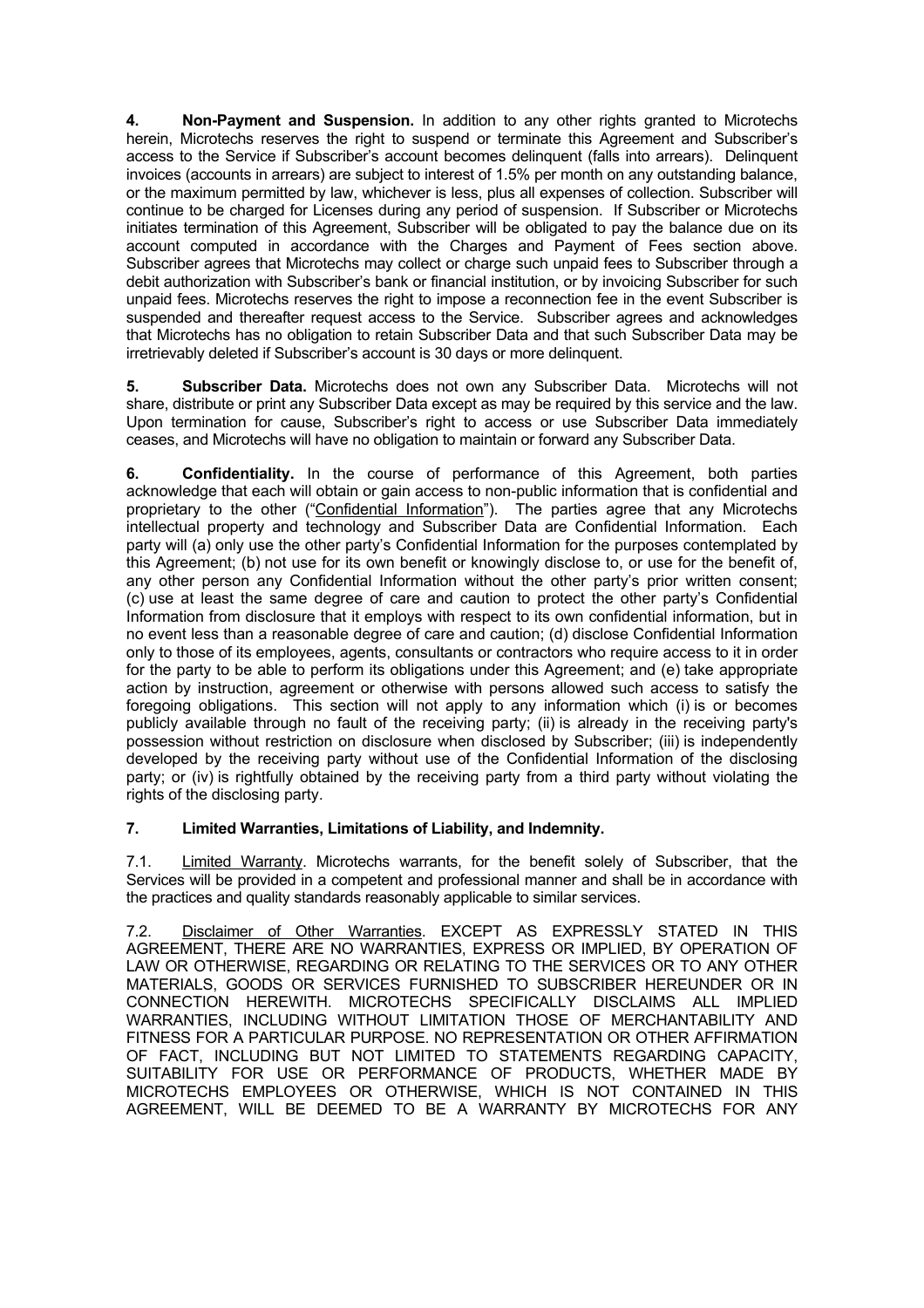PURPOSE OR GIVE RISE TO ANY LIABILITY OF MICROTECHS WHATSOEVER. WITHOUT LIMITING THE FOREGOING, MICROTECHS SERVICES ARE NOT INTENDED TO PREVENT CYBER ATTACKS OR BREACHES, RATHER, TO INCREASE AWARENESS AND VISIBILITY TO THE INCIDENT WHERE CYBER CRIMINALS HAVE BREACHED THE COMPANY DEFENCES.

7.3. Limitation of Liability. Regardless of the form of action, IN NO EVENT SHALL EITHER PARTY'S AGGREGATE LIABILITY EXCEED THE AMOUNTS ACTUALLY PAID TO MICROTECHS IN THE TWELVE (12) MONTH PERIOD IMMEDIATELY PRECEDING THE EVENT GIVING RISE TO SUCH CLAIM, OR WITH RESPECT TO A BREACH OF SUBSCRIBER'S PAYMENT OBLIGATIONS, THE AMOUNT OWED BY SUBSCRIBER. IN NO EVENT SHALL EITHER PARTY AND/OR ITS LICENSORS BE LIABLE TO ANYONE FOR ANY INDIRECT, PUNITIVE, SPECIAL, EXEMPLARY, INCIDENTAL, CONSEQUENTIAL OR OTHER DAMAGES OF ANY SIMILAR KIND (INCLUDING LOSS OF DATA, REVENUE, PROFIT OR OTHER ECONOMIC ADVANTAGE) ARISING OUT OF, OR IN ANY WAY CONNECTED WITH THIS SERVICE, INCLUDING BUT NOT LIMITED TO THE USE OR INABILITY TO USE THE SERVICE, OR FOR ANY CONTENT OBTAINED FROM OR THROUGH THE SERVICE, ANY INTERRUPTION, INACCURACY, ERROR OR OMISSION, REGARDLESS OF CAUSE IN THE CONTENT, EVEN IF THE PARTY FOR WHICH DAMAGES ARE BEING SOUGHT OR SUCH PARTY'S LICENSORS HAVE BEEN PREVIOUSLY ADVISED OF THE POSSIBILITY SUCH DAMAGES. IN NO EVENT WILL MICROTECHS HAVE ANY LIABILITY FOR THIRD PARTY PRODUCTS OR SERVICES, INCLUDING WITHOUT LIMITATION THOSE BUNDLED, INTEGRATED OR OTHERWISE ASSOCIATED WITH MICROTECHS PRODUCTS OR SERVICES.

**8. Term and Termination.** This Agreement commences on the Effective Date. The Initial Term of the Agreement shall be thirty-six (36) months from the Effective Date and shall automatically renew for subsequent twelve (12) month periods unless either party notifies the other party in writing at least ninety (90) days prior to the next-scheduled renewal date of its intention not to renew. Either party may terminate this Agreement effective only upon the expiration of the then current License Term, by notifying the other party in writing at least ninety (90) days prior to the anniversary date of the initial or renewal Effective Date(s).

**9. Entire Agreement; Modifications.** This document contains the entire agreement between the parties relating to the matters covered by it, superseding all other oral or written representations, understandings, proposals or other communications between the parties. This Agreement may be modified only by a written instrument signed by an authorized representative of each party.

**10. Severability.** In the event that any provision of this Agreement is for any reason void or unenforceable in any respect, such provision will be without effect to the extent of the voidness or unenforceability without affecting such provision in any other respect and without affecting any other provision.

**11. Governing Law.** This Agreement will be governed by the laws of England; and each party hereby submits to the exclusive jurisdiction of the English courts for purposes of any actions or disputes related to this Agreement.

**12. Force Majeure**. In no event will either party be liable for any delay or failure to perform under this Agreement (except obligations to make payments as and when due) that is due to causes beyond the reasonable control of such party.

# **13. Service Description:**

Subscriber is entitled to the following license and services within the terms of this agreement and the pricing detailed above:

- 1 Cyber SOC license (SOC-as-a-Service)
- Daily log file size individually quoted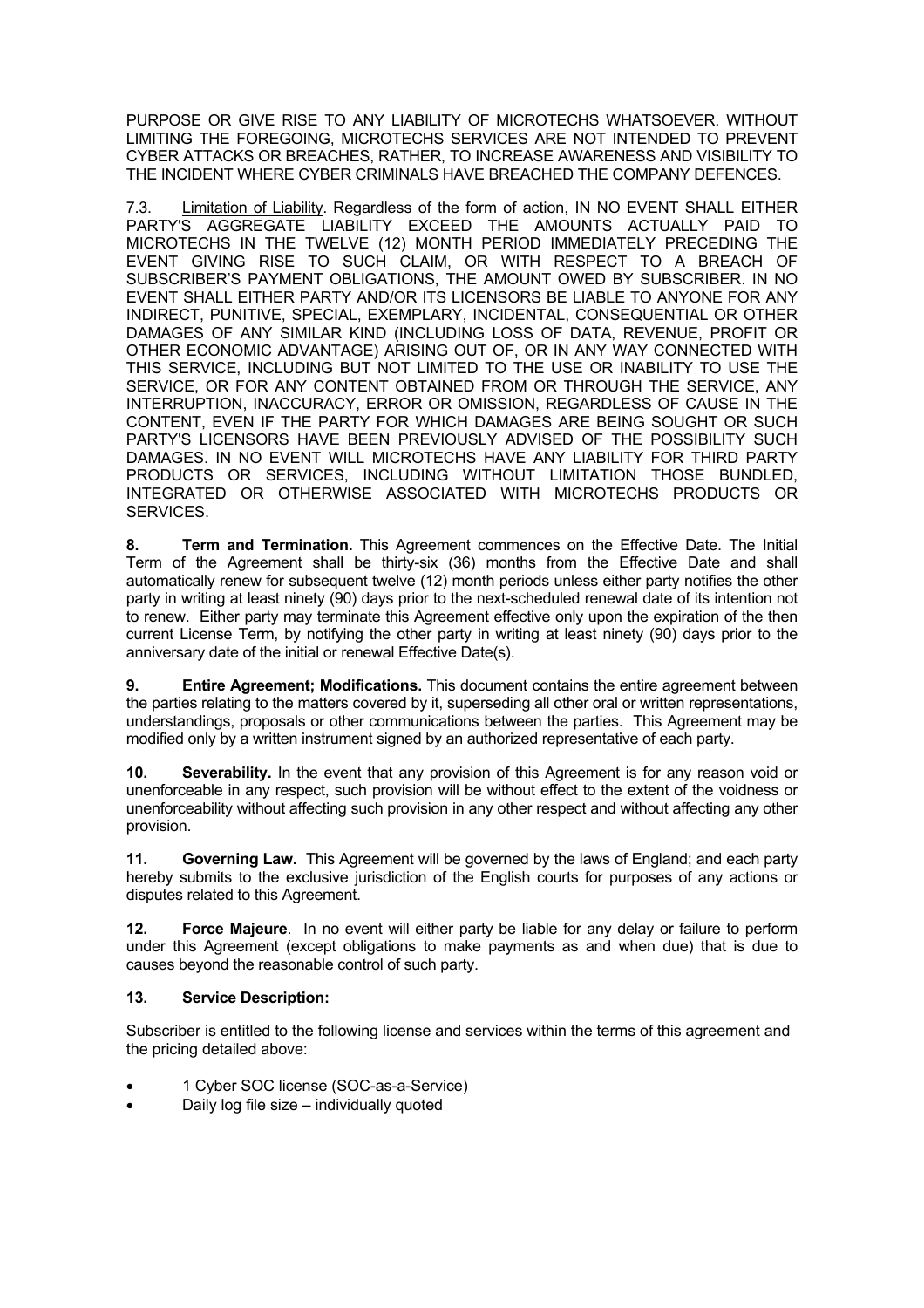- Number of VMs and workstations (Linux Ubuntu servers/Windows Servers)
- Virtual appliance for firewalls individually quoted
- Office365 integration
- 24/7/365 Monitoring, Threat Hunting, Detection and Operations Team
- Incident notifications within:
	- o 30 minutes for Critical and High criticality alarms
	- o 4 hours for Medium criticality alarms
	- o 24 hours for Low criticality alarms<br>
	o Further investigation of any incide
	- Further investigation of any incident is available upon request on an hourly basis
- Managed Cloud-Based SIEM
- 100% Agent based no appliances required
- Real-time notifications and alerts
- Machine Learning
- Access to online dashboards
- Monthly report review call, recommendations and tuning
- Log retention 90 days

# **SCHEDULE D**

### **NON-DISCLOSURE AGREEMENT TERMS**

**THIS AGREEMENT** is delivered on <effective date>

#### **BETWEEN:**

(1) **YOUR NAME** a company incorporated in England and Wales (Company Number 07410860) whose registered office is at **Your ADDRESS** ("**A**"); and

(2) **MICROTECHS LIMITED** a company incorporated in England and Wales (Company Number 06923287 whose registered office is at Sussex House, 11 The Pines Business Park, Guildford, UK GU3 3BH ("**B**").

#### **WHEREAS**:

- (A) Each of A and B may supply certain information about itself, its group and its business to the other in connection with discussions between them relating to the Purpose (defined below).
- (B) In consideration of the mutual exchange of the information about itself, its group and its business, each of A and B has agreed that any disclosure of that information by A to B and by B to A shall be subject to, and on the terms of, the provisions of this Agreement.

# **IT IS AGREED**:

# **1. INTERPRETATION**

1.1 In this Agreement including the recitals:

"**Business Day**" means any day (other than a Saturday, Sunday or a public holiday in England) on which clearing banks in the City of London are open for the transaction of normal sterling banking business;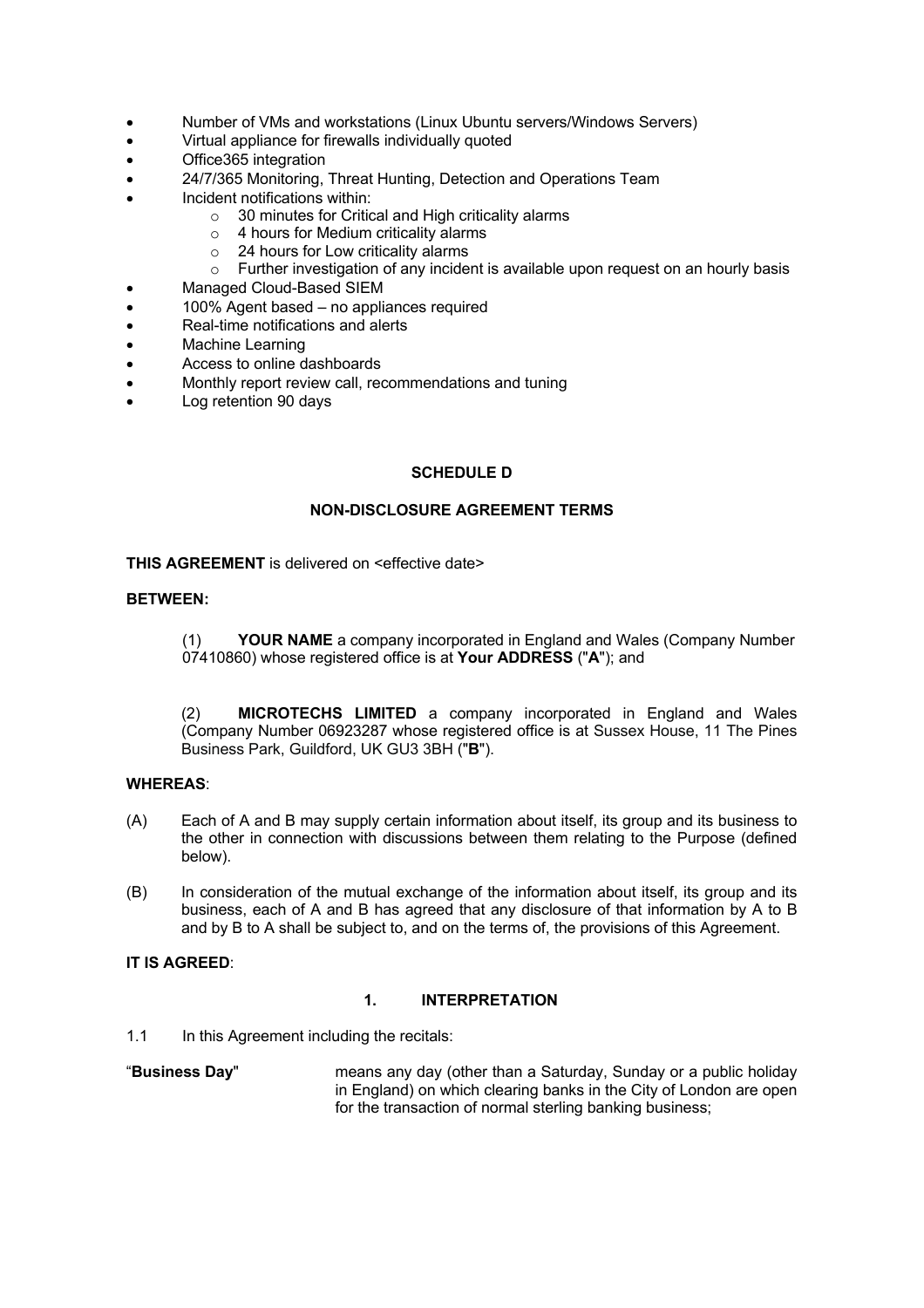"**Group**" means, in relation to each Party, such Party and its subsidiary undertakings and associated undertakings, and any successors or assigns; "**Information**" means, in relation to each Party, all information in whatever form including, without limitation, data, proposals and plans whether in writing, conveyed orally or by electronic or machine readable medium and shall include all data, proposals and plans containing or otherwise reflecting or generated from such information and which: (a) relates directly or indirectly to the Purpose that is disclosed by or acquired in any way directly or indirectly from the other Party or any other member of the other Party's Group including, for the avoidance of doubt, the existence of the Purpose and of the discussions between the Parties, the willingness of the other Party to enter into such discussions and the identity of the Parties and their respective Groups; or (b) relates to the other Party and/or any member of the other Party's Group including, without limitation, information relating to the products, product information, know-how, design right, trade secrets, operations, processes, assets, business, trading practices, budgets, plans, intentions, proposals and/or trading prospects, market opportunities and business affairs of the other Party and/or any member of the other Party's Group that is disclosed by (or acquired in any way directly or indirectly from) the other Party or any member of the other Party's Group whether in respect of its businesses or not, subject to the exceptions in Clause 5 and shall include information acquired in any way (and whether directly or indirectly) from any of the directors, officers, employees, agents, professional advisers or contractors of the other Party or of its Group, and all references to Information in this Agreement shall be to the whole, or any part or parts, of such Information as the context permits; "**Permitted Persons**" means: (a) in relation to A, its directors, officers and senior employees together with its professional advisers, potential providers of equity or debt finance, co-investors and affiliates; and (b) in relation to B, its directors, officers and senior employees together with its professional advisers, potential providers of equity or debt finance, co-investors and affiliates, who are directly concerned with the appraisal of the Purpose and whose knowledge of the Information is essential for the Purpose;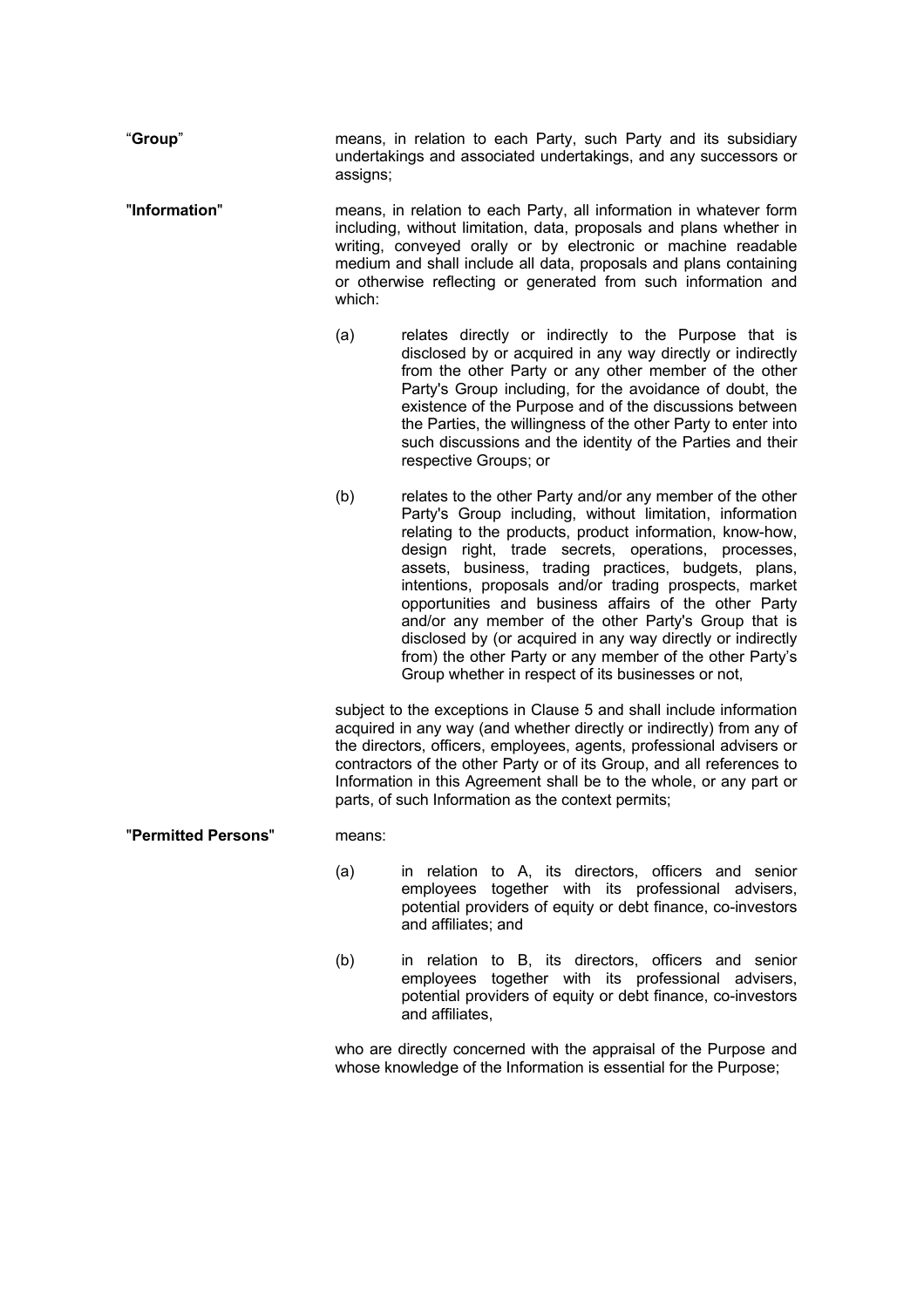| "Purpose"                                             |                                                                        | means discussions and negotiations between the Parties in<br>relation to any of the following:                                                                                                    |
|-------------------------------------------------------|------------------------------------------------------------------------|---------------------------------------------------------------------------------------------------------------------------------------------------------------------------------------------------|
|                                                       | (a)                                                                    | a possible purchase of A or B, or a possible purchase of<br>certain business and assets of A or B;                                                                                                |
|                                                       | (b)                                                                    | a possible joint venture between A and B;                                                                                                                                                         |
|                                                       | (c)                                                                    | a possible merger of A and B;                                                                                                                                                                     |
|                                                       | (d)                                                                    | a potential investment in A or B;                                                                                                                                                                 |
|                                                       | (e)                                                                    | identification<br>furtherance<br>the<br>potential<br>and<br>οf<br>opportunities for business co-operation and/or alliances<br>involving the Parties and/or members of their respective<br>Groups; |
|                                                       | (f)                                                                    | commercial<br>potential<br>corporate<br>transaction,<br>or<br>a<br>agreement or arrangement between A and B;                                                                                      |
|                                                       | (g)                                                                    | the potential establishment or development of a business<br>relationship between A and B; or                                                                                                      |
|                                                       | (h)                                                                    | a business or programme pertaining to the provision of<br>Information Technology support, cybersecurity support,<br>or any other supporting service (the "Programme"); or                         |
|                                                       | (i)                                                                    | any other discussions between A and B of a commercial<br>nature; and                                                                                                                              |
| "subsidiary undertaking",<br>"associated undertaking" | shall have the meanings ascribed to them in the Companies Act<br>2006. |                                                                                                                                                                                                   |

- 1.2 In this Agreement a reference to:
	- 1.2.1 the "**Parties**" is to the parties to this Agreement and references to a "**Party**" shall be construed accordingly as a reference to either of the Parties;
	- 1.2.2 something being "**in writing**" or "**written**" shall include a reference to that thing being produced by any legible and non-transitory substitute for writing (excluding in electronic form as defined in section 1168 of the Companies Act 2006);
	- 1.2.3 persons includes a reference to any bodies corporate, unincorporated associations or partnerships;
	- 1.2.4 a person includes a reference to that person's legal personal representatives, successors and permitted assigns; and
	- 1.2.5 a Clause or Schedule, unless the context otherwise requires, is a reference to a clause of or schedule to this Agreement.
- 1.3 The headings in this Agreement are for convenience only and shall not affect the interpretation of this Agreement.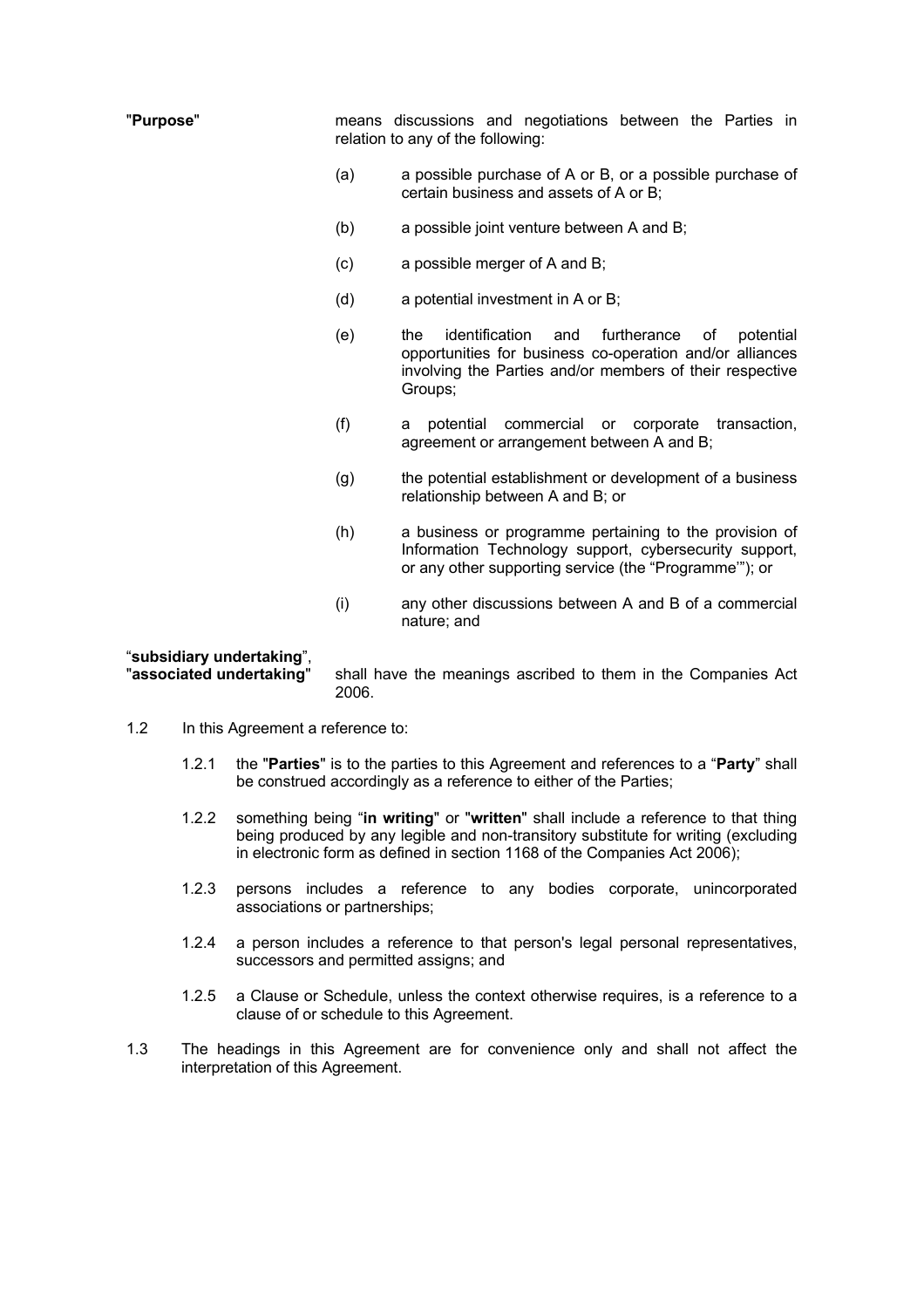# **2. UNDERTAKINGS CONCERNING THE INFORMATION**

In consideration of the mutual exchange of Information and each Party supplying or granting access to its Information, each Party undertakes as follows:

- 2.1.1 to keep the other Party's Information secret and confidential and, without prejudice to the generality of the foregoing, to take the measures set out in Clause 3;
- 2.1.2 not to use the other Party's Information for any purpose (including, but not limited to, any competitive or commercial purpose) other than for the purpose of its and its Permitted Persons' appraisal of, and discussions and negotiations in connection with, the Purpose; and
- 2.1.3 not without the prior written consent of the other Party to communicate or disclose (whether in writing or orally or in any other manner) the other Party's Information to any third party and to use its reasonable efforts to prevent any such disclosure except as permitted under Clauses 4 and 5.

### **3. KEEP THE INFORMATION CONFIDENTIAL**

Each Party shall, in relation to the Information of the other Party:

- 3.1.1 exercise in relation to the Information no lesser security measures and degree of care than those which it applies to its own confidential information;
- 31.2 only make such copies of the Information as are reasonably necessary for it and its Permitted Persons; and
- 3.1.3 immediately contact the other Party by telephone and notify them in writing if it becomes aware that any person other than it or any of its Permitted Persons has obtained any of the Information of the other Party.

#### **4. DISCLOSURE OF THE INFORMATION**

- 4.1 Each Party may disclose the Information of the other Party:
	- 4.1.4 with the prior written consent of the other Party;
	- 4.1.2 subject to the provisions of Clause 4.2 to its Permitted Persons; or
	- 4.1.3 where disclosure is required by law, pursuant to a subpoena or order or requirement or an official request issued by any court of competent jurisdiction or by any other rule or regulation of any stock exchange or by any other governmental, administrative or regulatory body to which the Party is subject provided that the disclosing Party shall take all such steps as may be reasonable and practicable in the circumstances to agree the timing, context and manner of such disclosure with the other Party before making such disclosure.
- 4.2 Each Party shall at all times and at its own cost procure that any third party (including without limitation Permitted Persons) to whom it discloses Information of the other Party complies with the terms of this Agreement as if such third parties were parties to this Agreement.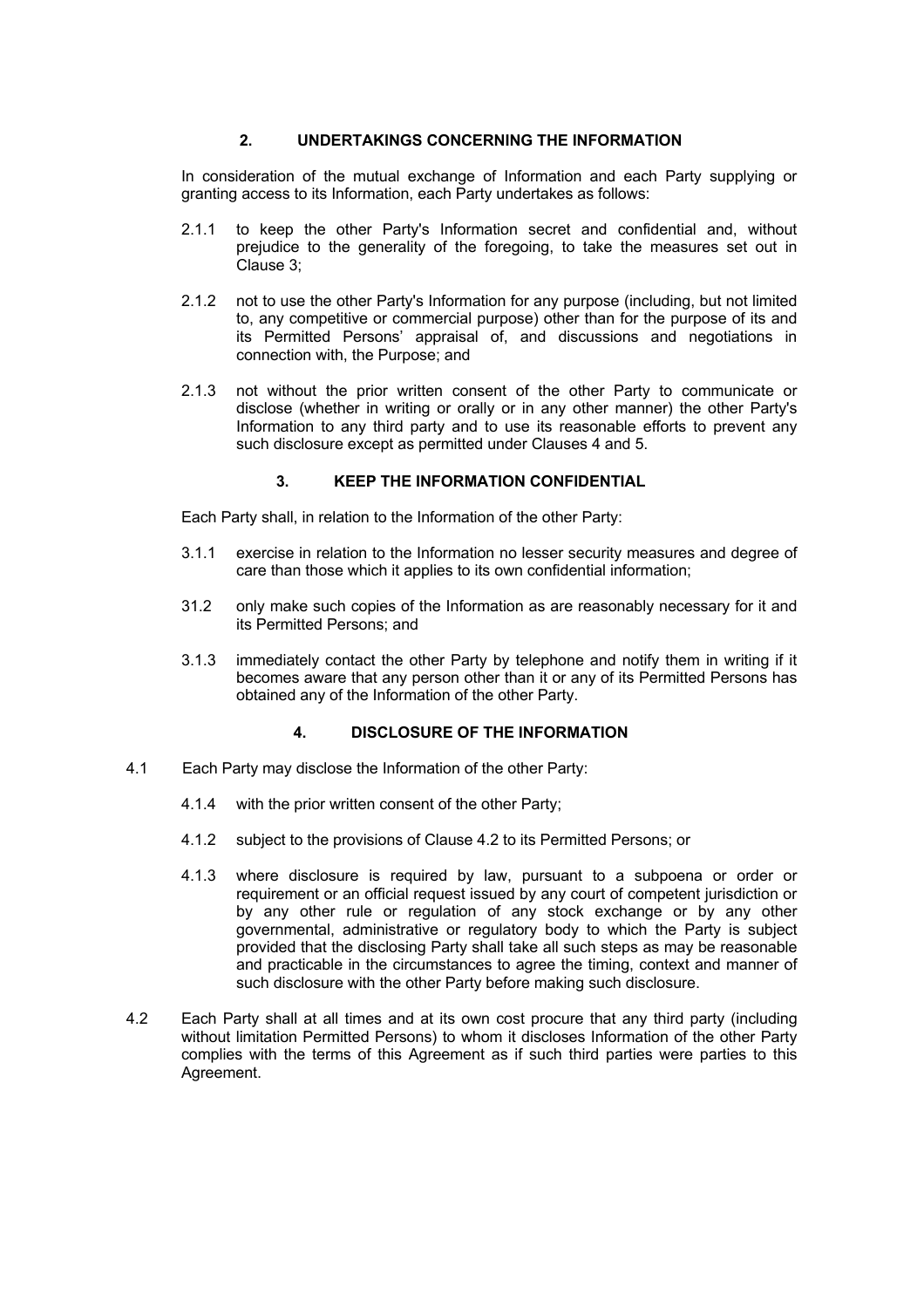#### **5. EXCEPTIONS**

The restrictions in Clauses 2 and 3 shall not apply to Information which:

- 5.1.1 at the date of disclosure to a Party or its Permitted Persons is in the public domain (other than through a breach of the terms of this Agreement);
- 5.1.2 at any time after disclosure to a Party or its Permitted Persons comes into the public domain (other than through a breach of the terms of this Agreement); or
- 5.1.3 is already lawfully in the possession of a Party or its Permitted Persons prior to the date of this Agreement without any obligation of confidentiality.

# **6. RETURN OF THE INFORMATION**

- 6.1 Save as provided for in Clause 6.2 below, each Party will (and will use its reasonable endeavours to procure that its Permitted Persons will) as soon as is reasonably practicable (and in any event no later than 14 days) following a written demand by the other Party:
	- 6.1.1 return to the other Party all of the Information and all copies made thereof (in whatever form, including without limitation whether on-tape or disc or in hard copy format);
	- 6.1.2 destroy all copies of any notes, reports, analyses computations, studies or other documents prepared by or for it containing, reflecting or generated from any of the Information; and
	- 6.1.3 erase and destroy all Information from any computer, word-processor or other device in its or their possession, custody or control and containing, reflecting or generated from any of the Information.
- 6.2 Clause 6.1 above shall not apply to:
	- 6.2.1 Information which a Party or its Permitted Persons are required to retain by law, pursuant to a subpoena or order or requirement or an official request issued by any court of competent jurisdiction or by any other rule or regulation of any stock exchange or by any other governmental, administrative or regulatory body to which they are subject; or
	- 6.2.2 notes, reports, analyses, computations, studies or other documents in any format which contain, reflect or which are generated from Information and which are generated by a Party or on its behalf by its Permitted Persons; or
	- 6.2.3 Information which is stored electronically by a Party or Permitted Persons automatic archiving or back-up systems,

provided that each Party shall keep (and shall use all reasonable endeavours to procure that its Permitted Persons will keep) such Information referred to in this Clause 6.2 secret and confidential upon the terms of this Agreement and (in the case of professional advisers) only for the purposes of satisfying professional duties and obligations.

# **7. ANNOUNCEMENTS**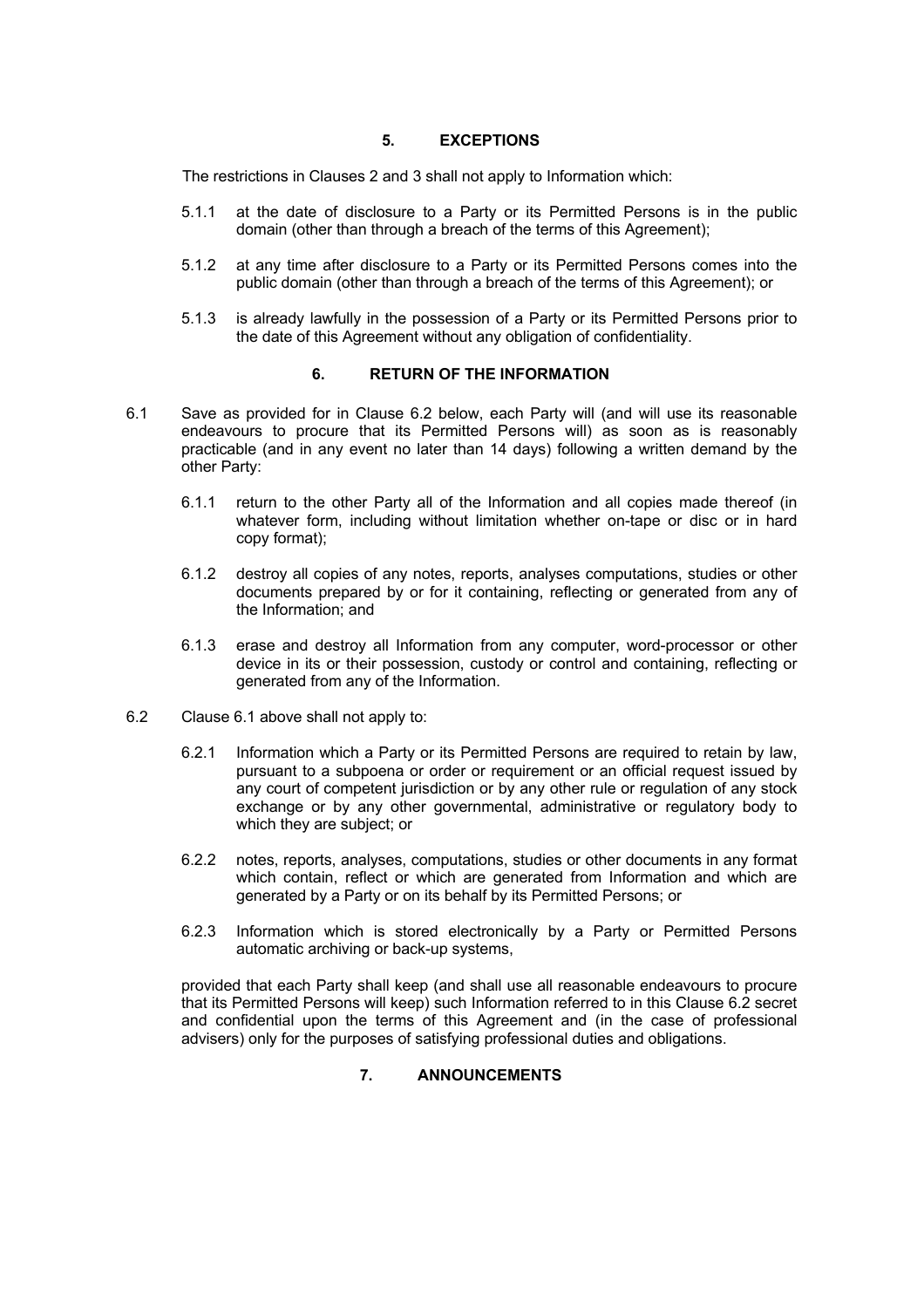Neither Party will make, or permit or procure to be made or solicit or assist any other person to make, any announcement or disclosure of the Purpose or the fact that investigations, discussions or negotiations are taking place (or have taken place) concerning the Purpose without the prior written consent of the other Party except to the extent that such disclosure is required by law, pursuant to a subpoena or order or requirement or an official request issued by any court of competent jurisdiction or by any other rule or regulation of any stock exchange or by any other governmental, administrative or regulatory body to which a Party is subject, in which case that Party will take all such steps as may be reasonable and practicable in the circumstances to agree the timing, content and manner of such announcement or disclosure with the other Party before making the same. If the Parties should agree to proceed with and implement the Purpose, no announcement of the transaction will be made except by agreement between the Parties in a subsequent definitive agreement.

# **8. APPROACHES TO THE PARTIES**

Neither Party will, either while the Purpose is being discussed or, in the event of the Purpose not being pursued for any reason, during the period of 24 months after the date of this Agreement:

- 8.1.1 solicit or endeavour to entice away any person who is at any time during those discussions a director, officer or senior employee of the other Party with a view to his or her engagement or employment; or
- 8.1.2 endeavour to entice away any person who is at any time during those discussions any supplier or customer of the other Party or its Group, save where such customer or supplier is already a customer or supplier of that Party or its Group and the customer or supplier is only contacted in the ordinary course of that Party's business or that of its Group.

# **9. NON-CIRCUMVENTION**

Both Parties undertake that, other than in concert with the other Party or with the disclosing Party's express prior written approval, it shall not, directly or indirectly:

9.1.1 itself pursue the Programme or any project utilising some or all of the same resources, concepts, plans or partners as the Programme (a "Substitute Programme"); or

9.1.2 induce, solicit, procure or otherwise encourage any third party to pursue the Programme or any Substitute Programme; or

9.1.3 seek, encourage or respond to any approach from any third party to pursue the Programme or any Substitute Programme.

# **10. TERM**

This Agreement and the obligations undertaken by the Parties under this Agreement shall come into effect on the date of this Agreement and (save where expressly provided otherwise in this Agreement) shall continue in full force and effect until the second anniversary of the date of this Agreement and, in particular, they shall survive the termination of any discussions between the Parties regarding the Purpose.

# **11. ACTING AS PRINCIPAL**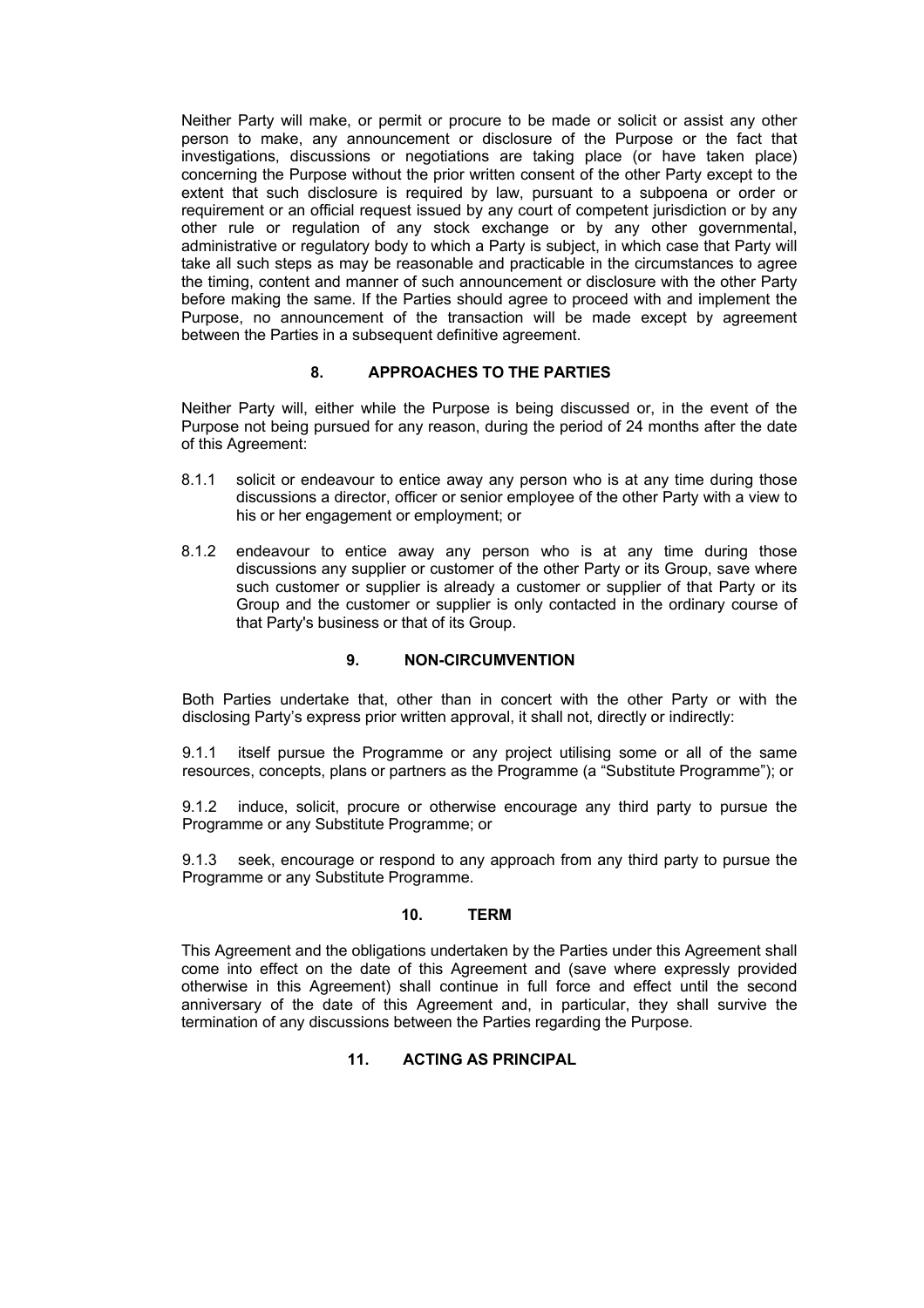Both Parties confirm that they are acting in this matter as principal and not as agent or broker for any other person and that they will each be responsible for their own costs incurred by them in connection with the negotiation, agreement and implementation of this Agreement and the investigation and evaluation of the Purpose.

# **12. COMMUNICATIONS AND CONSENTS**

Each Party will ensure that all communications between it and the other Party in relation to the Information and/or the Purpose, requests for additional information, questions relating to the Information, questions relating to process or notifications of wrongfully disclosed information, will either be made directly between the Parties or by way of the professional advisers of the Parties (to the extent appointed).

# **13. FURTHER AGREEMENTS**

- 13.1 No variation of this Agreement shall be valid unless it is in writing and signed by or on behalf of each of the Parties.
- 13.2 No right of licence is granted to either Party or its Permitted Persons in relation to any of the Information except as expressly set out in this Agreement.
- 13.3 Each Party will be responsible for any breach of any of the terms of this Agreement by it, any member of its Group or by any of its Permitted Persons.
- 13.4 Each Party agrees that (save as otherwise expressly provided for in a definitive agreement between the Parties) documents, whether containing Information or otherwise, made available to it by the other Party or its Permitted Persons prior to, in the course of, or for the purpose of, discussions in relation to the Purpose, will not constitute an offer or invitation by the other Party, or on its behalf.
- 13.5 No Party shall be under any obligation to accept any offer or proposal which may be made by the other Party or on its behalf in the course of any negotiations relating to the Purpose. Either Party may terminate such negotiations at any time without any liability on its part to reimburse the other Party or its Permitted Persons in connection with any aspect of the negotiations.
- 13.6 Each Party will be responsible for making its own decision on the Information and each Party acknowledges that, except in relation to Information which is supplied to it by the other Party knowing it to be false and misleading, and save as otherwise expressly provided for in any definitive agreement between the Parties in relation to the Purpose, neither Party nor any of its Permitted Persons makes any representation, warranty or undertaking, express or implied, as to the accuracy, completeness or reasonableness of, or will have any liability for the use by the other Party or its Permitted Persons of, any of such lnformation. Accordingly, except in relation to the supply of Information known to be false and misleading, neither Party nor any of its Permitted Persons shall be liable for any direct, indirect or consequential loss or damage suffered by the other Party or any person as a result of relying on any statement contained in or omitted from the Information.
- 13.7 Without affecting any other rights or remedies that a Party may have, the Parties acknowledge and agree that damages alone may not be an adequate remedy for any breach by the other Party or any of its Permitted Persons of any of the provisions of this Agreement and the Parties shall be entitled to seek the remedy of injunction, specific performance and other equitable relief for any threatened or actual breach of this Agreement and no proof of special damages shall be necessary for the enforcement of this Agreement.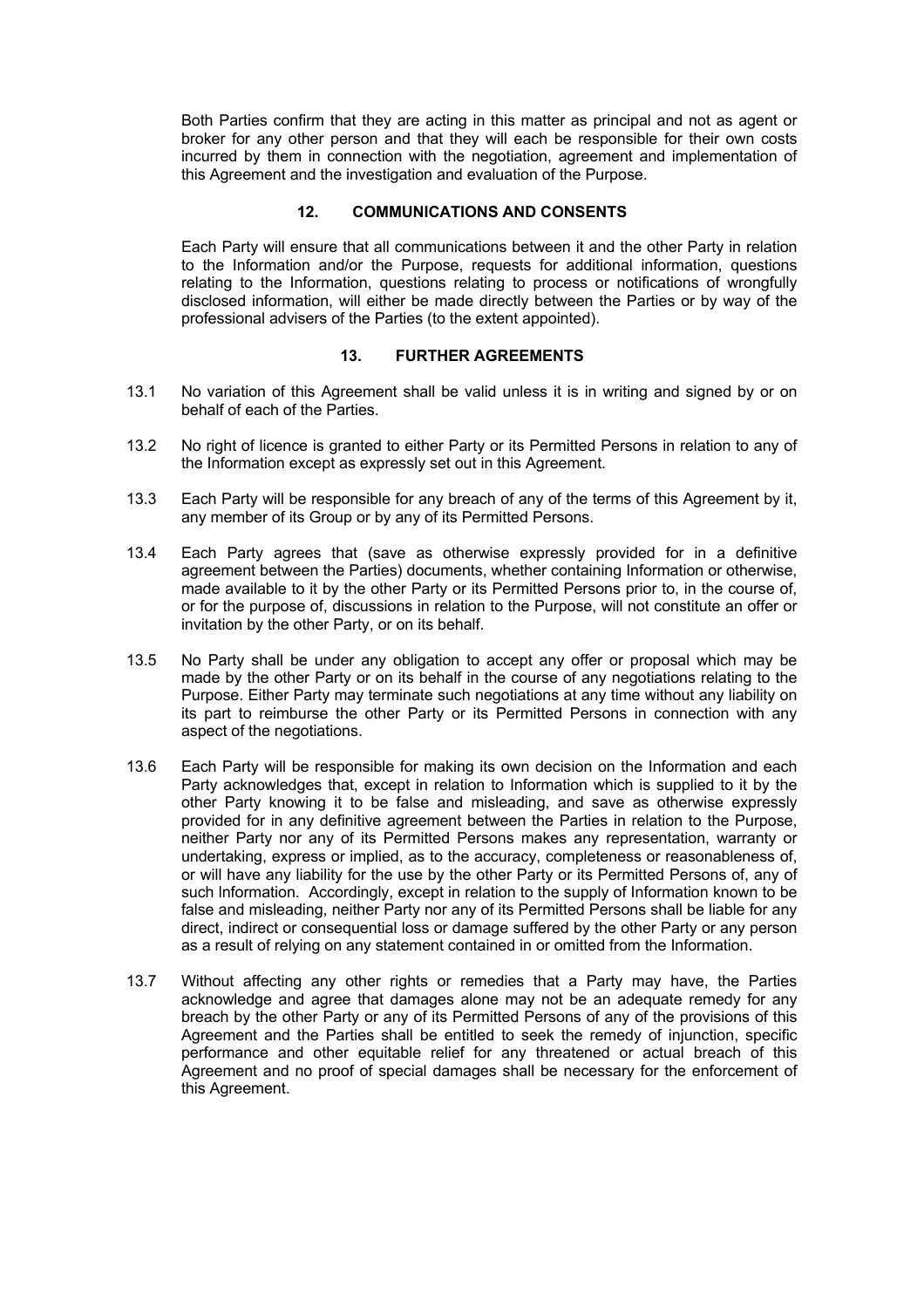- 13.8 Any failure by a Party to exercise or delay in exercising any right or remedy under this Agreement shall not constitute a waiver of the right or remedy or a waiver of any other rights or remedies and no single or partial exercise of any right or remedy under this Agreement shall prevent any further exercise by a Party of any right or remedy or the exercise of any other right or remedy under this Agreement or otherwise.
- 13.9 The rights and remedies contained in this Agreement are cumulative and not exclusive of any rights or remedies provided by law.

# **14. NOTICES**

- 14.1 Any notice or other communication pursuant to, or in connection with, this Agreement shall be in writing in the English language and delivered personally, or sent by first class pre-paid recorded delivery post (air mail if overseas), to the Party due to receive such notice at its registered office from time to time (or to such other address as may from time to time have been notified in writing to the other Party in accordance with this Clause 14).
- 14.2 Subject to Clause 14.3, any notice or other communication shall be deemed to have been served:
	- 14.2.1 if delivered personally, when left at the address referred to in Clause 14.1;
	- 14.2.2 if sent by pre-paid first class recorded delivery post (other than air mail), two days after posting it; and
	- 14.2.3 if sent by air mail, six days after posting it.
- 14.3 If a notice or other communication is given or deemed given at a time or on a date which is not a Business Day, it shall be deemed to have been given on the next Business Day.
- 14.4 To prove service of a notice or other communication delivered by post it is sufficient to prove that the envelope containing the notice or other communication was properly addressed and posted.

# **15. ASSIGNMENT**

Save that either Party shall be entitled to assign the benefit of this Agreement in whole or in part to any company which is its holding or subsidiary company or a subsidiary of its holding company (as such expressions are defined in the Companies Act 1985, as amended) or to any company or entity acquiring the whole or a substantial part of the assets and business of that Party, neither Party shall assign the benefit of this Agreement without the prior written consent of the other Party, such consent not to be unreasonably withheld.

# **16. CONTRACTS (RIGHTS OF THIRD PARTIES) ACT 1999**

Except as expressly provided in this Agreement, a person who is not a party to this Agreement shall have no rights under the Contracts (Rights of Third Parties) Act 1999 to rely upon or enforce any term of this Agreement provided that this does not affect any right or remedy of the third party which exists or is available apart from that Act. No Party may declare itself as a trustee of the rights under this Agreement for the benefit of any third party save as expressly provided in this Agreement.

# **17. SEVERANCE**